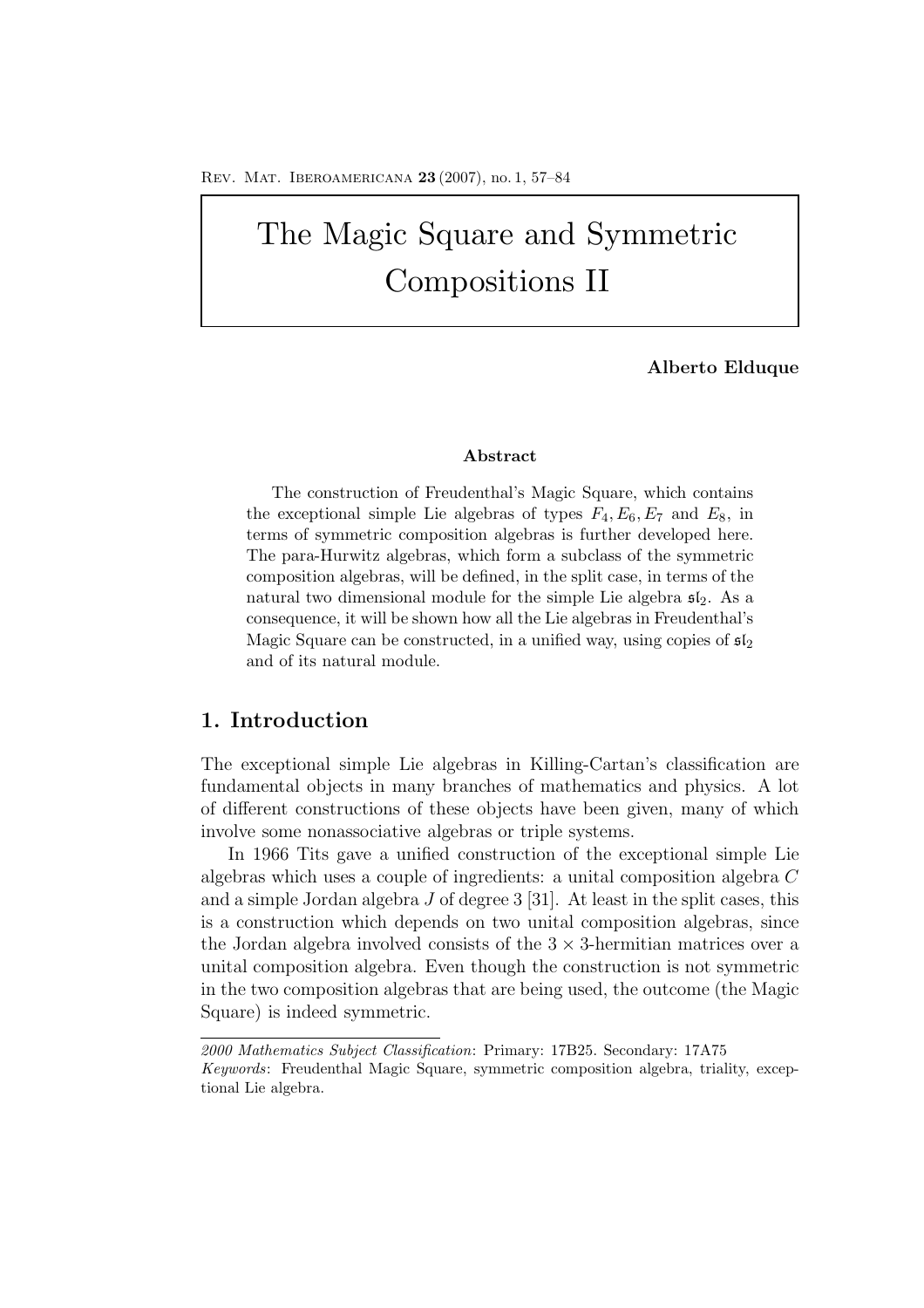Over the years, more symmetric constructions have been given, starting with a construction by Vinberg in 1966 [30]. Later on, a quite general construction was given by Allison and Faulkner [2] of Lie algebras out of structurable ones. In the particular case of the tensor product of two unital composition algebras, this construction provides another symmetric construction of Freudenthal's Magic Square. Quite recently, Barton and Sudbery [4, 5] (see also Landsberg and Manivel [27, 28]) gave a simple recipe to obtain the Magic Square in terms of two unital composition algebras and their triality Lie algebras which, in perspective, is subsumed in Allison-Faulkner's construction.

Let us recall that a *composition algebra* is a triple  $(S, \cdot, q)$ , where  $(S, \cdot)$  is a (nonassociative) algebra over a field F with multiplication denoted by  $x \cdot y$ for  $x, y \in S$ , and where  $q: S \to F$  is a regular quadratic form (the norm) such that, for any  $x, y \in S$ :

$$
(1.1) \t\t q(x \cdot y) = q(x)q(y).
$$

In what follows, the ground field F will always be assumed to be of char- $\iota \iota \iota \iota \neq 2$ .

Unital composition algebras (or Hurwitz algebras) form a well-known class of algebras. Any Hurwitz algebra has finite dimension equal to either  $1, 2, 4$  or 8. The two-dimensional Hurwitz algebras are the quadratic étale algebras over the ground field  $F$ , the four dimensional ones are the generalized quaternion algebras, and the eight dimensional Hurwitz algebras are called Cayley algebras, and are analogues to the classical algebra of octonions (for a nice survey of the latter, see [3]).

However, as shown in [26], the triality phenomenon is better dealt with by means of the so called symmetric composition algebras, instead of the classical unital composition algebras. This led the author [11] to reinterpret the Barton-Sudbery's construction in terms of two symmetric composition algebras.

A composition algebra  $(S, *, q)$  is said to be *symmetric* if it satisfies

(1.2) 
$$
q(x * y, z) = q(x, y * z),
$$

where  $q(x, y) = q(x + y) - q(x) - q(y)$  is the polar of q. In what follows, any quadratic form and its polar will always be denoted by the same letter. Equation (1.2) is equivalent to

(1.3) 
$$
(x * y) * x = x * (y * x) = q(x)y
$$

for any  $x, y \in S$ . (See [26, Ch. VIII] for the basic facts and notations.)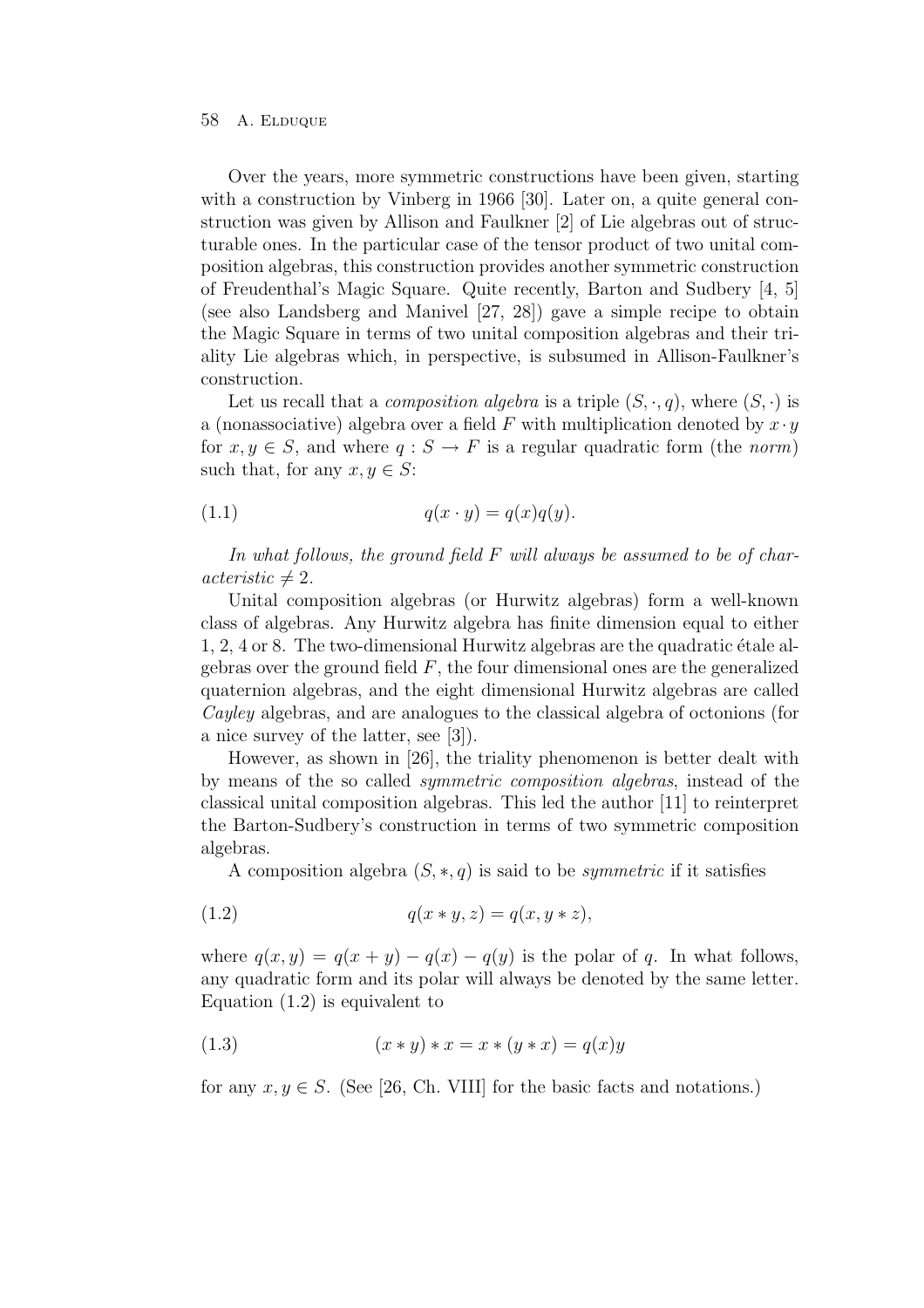The classification of the symmetric composition algebras was obtained in [14] (for characteristic  $\neq$  3, see also [26, Ch. VIII]) and in [10] (for characteristic 3).

Given any Hurwitz algebra C with norm q, standard involution  $x \mapsto \bar{x} =$  $q(x, 1)1 - x$ , and multiplication denoted by juxtaposition, the new algebra defined on C but with multiplication

$$
x \bullet y = \bar{x}\bar{y},
$$

is a symmetric composition algebra, called the associated para-Hurwitz algebra. In dimension 1, 2 or 4, any symmetric composition algebra is a para-Hurwitz algebra, with a few exceptions in dimension 2 which are, nevertheless, forms of para-Hurwitz algebras; while in dimension 8, apart from the para-Hurwitz algebras, there is a new family of symmetric composition algebras termed Okubo algebras.

If  $(S, *, q)$  is any symmetric composition algebra, consider the corresponding orthogonal Lie algebra

$$
\mathfrak{o}(S, q) = \{ d \in \text{End}_F(S) : q(d(x), y) + q(x, d(y)) = 0 \,\,\forall x, y \in S \},
$$

and the subalgebra of  $\mathfrak{o}(S, q)^3$  defined by

(1.4) 
$$
\text{tri}(S, *, q) =
$$
  
= { $(d_0, d_1, d_2) \in \mathfrak{o}(S, q)^3 : d_0(x * y) = d_1(x) * y + x * d_2(y) \forall x, y \in S}.$ 

The map

$$
\theta: \mathfrak{tri}(S,*,q) \to \mathfrak{tri}(S,*,q), \quad (d_0,d_1,d_2) \mapsto (d_2,d_0,d_1),
$$

is an automorphism of  $\text{tri}(S, *, q)$  of order 3, the *triality automorphism*. Its fixed subalgebra is (isomorphic to) the derivation algebra of the algebra  $(S, *)$  which, if the dimension is 8 and the characteristic of the ground field is  $\neq 2, 3$ , is a simple Lie algebra of type  $G_2$  in the para-Hurwitz case and a simple Lie algebra of type  $A_2$  (a form of  $\mathfrak{sl}_3$ ) in the Okubo case.

For any  $x, y \in S$ , the triple

(1.5) 
$$
t_{x,y} = \left(\sigma_{x,y}, \frac{1}{2}q(x,y)id - r_x l_y, \frac{1}{2}q(x,y)id - l_x r_y\right)
$$

is in tri $(S, *, q)$ , where  $\sigma_{x,y}(z) = q(x, z)y - q(y, z)x$ ,  $r_x(z) = z * x$ , and  $l_x(z) = x * z$  for any  $x, y, z \in S$ .

The construction given in [11] starts with two symmetric composition algebras  $(S, *, q)$  and  $(S', *, q')$ . Then define  $\mathfrak{g} = \mathfrak{g}(S, S')$  to be the  $\mathbb{Z}_2 \times \mathbb{Z}_2$ graded anticommutative algebra such that  $\mathfrak{g}_{(\bar{0},\bar{0})} = \text{tri}(S,*,q) \oplus \text{tri}(S',*,q'),$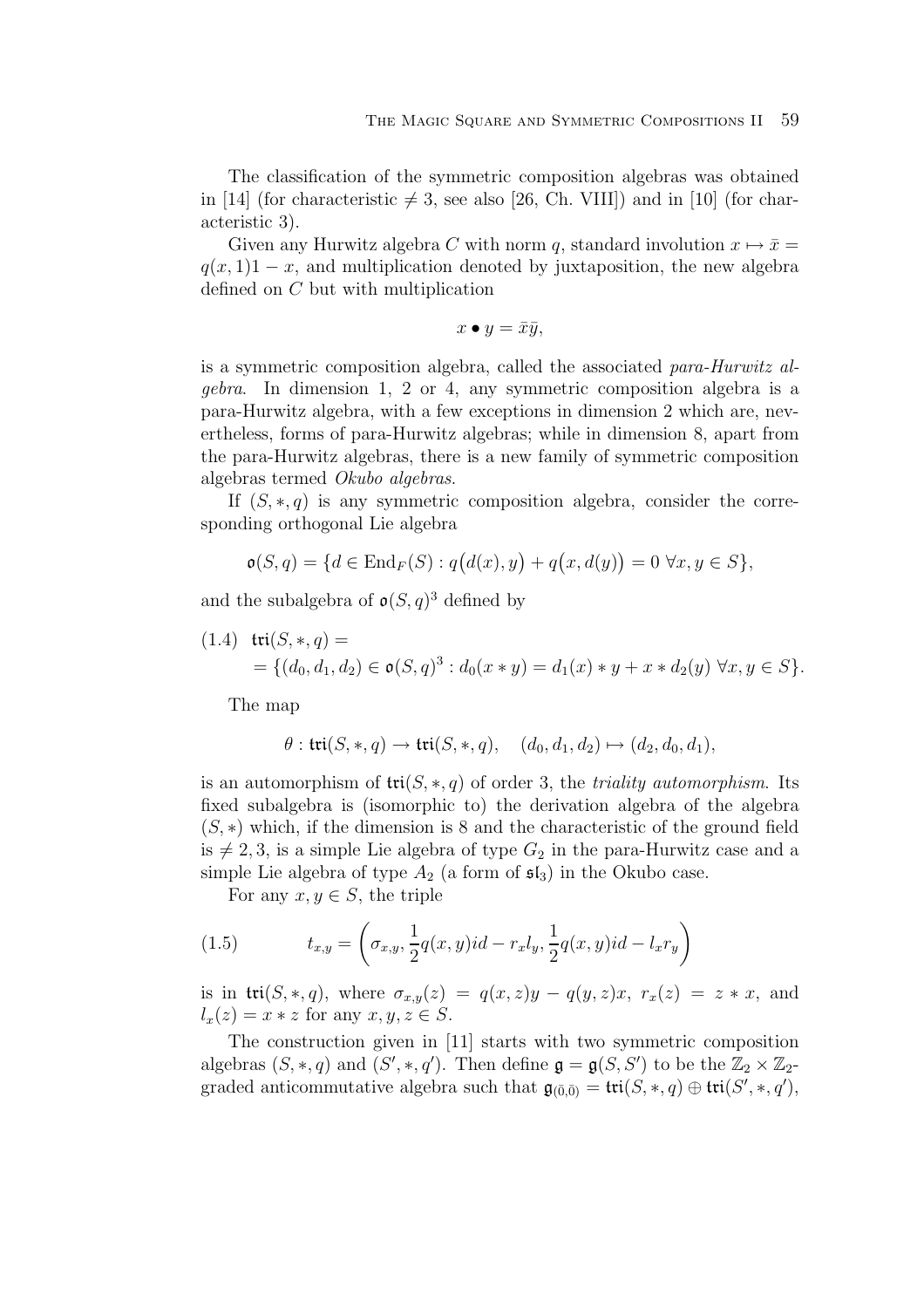$\mathfrak{g}_{(\bar{1},\bar{0})} = \mathfrak{g}_{(\bar{0},\bar{1})} = \mathfrak{g}_{(\bar{1},\bar{1})} = S \otimes S'.$  (Unadorned tensor products are considered over the ground field F.) For any  $a \in S$  and  $x \in S'$ , denote by  $\iota_i(a \otimes x)$ the element  $a \otimes x$  in  $\mathfrak{g}_{(\overline{1},\overline{0})}$  (respectively  $\mathfrak{g}_{(\overline{0},\overline{1})}$ ,  $\mathfrak{g}_{(\overline{1},\overline{1})}$ ) if  $i = 0$  (respectively,  $i = 1, 2$ . Thus

$$
(1.6) \qquad \mathfrak{g}=\mathfrak{g}(S,S')=\big(\mathfrak{tri}(S,*,q)\oplus \mathfrak{tri}(S',*,q')\big)\oplus \big(\oplus_{i=0}^2 \iota_i(S\otimes S')\big)\,.
$$

The anticommutative multiplication on  $\mathfrak g$  is defined by means of:

- $\mathfrak{g}_{(\bar{0},\bar{0})}$  is a Lie subalgebra of  $\mathfrak{g}$ ,
- $\bullet \; [(d_0, d_1, d_2), \iota_i(a \otimes x)] = \iota_i\big(d_i(a) \otimes x\big), \; [(d'_0, d'_1, d'_2), \iota_i(a \otimes x)] = \iota_i\big(a \otimes x\big)$  $d'_{i}(x)$ ), for any  $(d_{0}, d_{1}, d_{2}) \in \mathfrak{tri}(S, *, q), (d'_{0}, d'_{1}, d'_{2}) \in \mathfrak{tri}(S', *, q'), a \in S$ and  $x \in S'$ .
- $[\iota_i(a\otimes x), \iota_{i+1}(b\otimes y)] = \iota_{i+2}((a * b) \otimes (x * y))$  (indices modulo 3), for any  $a, b \in S$ ,  $x, y \in S'$ .
- $[\iota_i(a \otimes x), \iota_i(b \otimes y)] = q'(x, y)\theta^i(t_{a,b}) + q(a, b)\theta'^i(t'_{x,y}),$  for any  $i = 0, 1, 2,$  $a, b \in S$  and  $x, y \in S'$ , where  $t_{a,b} \in \text{tri}(S, *, q)$  (respectively  $t'_{x,y} \in S'$  $\mathfrak{tri}(S',*,q')$  is the element in (1.5) for  $a, b \in S$  (resp.  $x, y \in S'$ ) and  $\theta$ (resp.  $\theta'$ ) is the triality automorphism of  $\text{tri}(S,*,q)$  (resp.  $\text{tri}(S',*,q')$ ).

The main result in [11] asserts that, with this multiplication,  $g(S, S')$  is a Lie algebra and, if the characteristic of the ground field is  $\neq 2, 3$ , Freudenthal's Magic Square is recovered (Table 1).

$$
\dim S
$$
\n
$$
\frac{1}{2} \quad \frac{1}{A_1} \quad \frac{2}{A_2} \quad \frac{4}{C_3} \quad \frac{8}{F_4}
$$
\n
$$
\dim S'
$$
\n
$$
\frac{2}{4} \quad \frac{A_2}{C_3} \quad \frac{A_2 \oplus A_2}{A_5} \quad \frac{A_5}{D_6} \quad \frac{E_6}{E_7}
$$
\n
$$
\frac{8}{F_4} \quad \frac{E_6}{E_6} \quad \frac{E_7}{E_7} \quad \frac{E_8}{E_8}
$$

Table 1: The Magic Square

In [12] it is proved that if  $(S, *, q)$  is an Okubo algebra with an idempotent (this is always the case if the ground field does not admit cubic extensions), then there is a para-Cayley algebra  $(\hat{S}, \bullet, q)$  defined on the same vector space S such that  $g(S, S')$  is isomorphic to  $g(\hat{S}, S')$ , for any S'.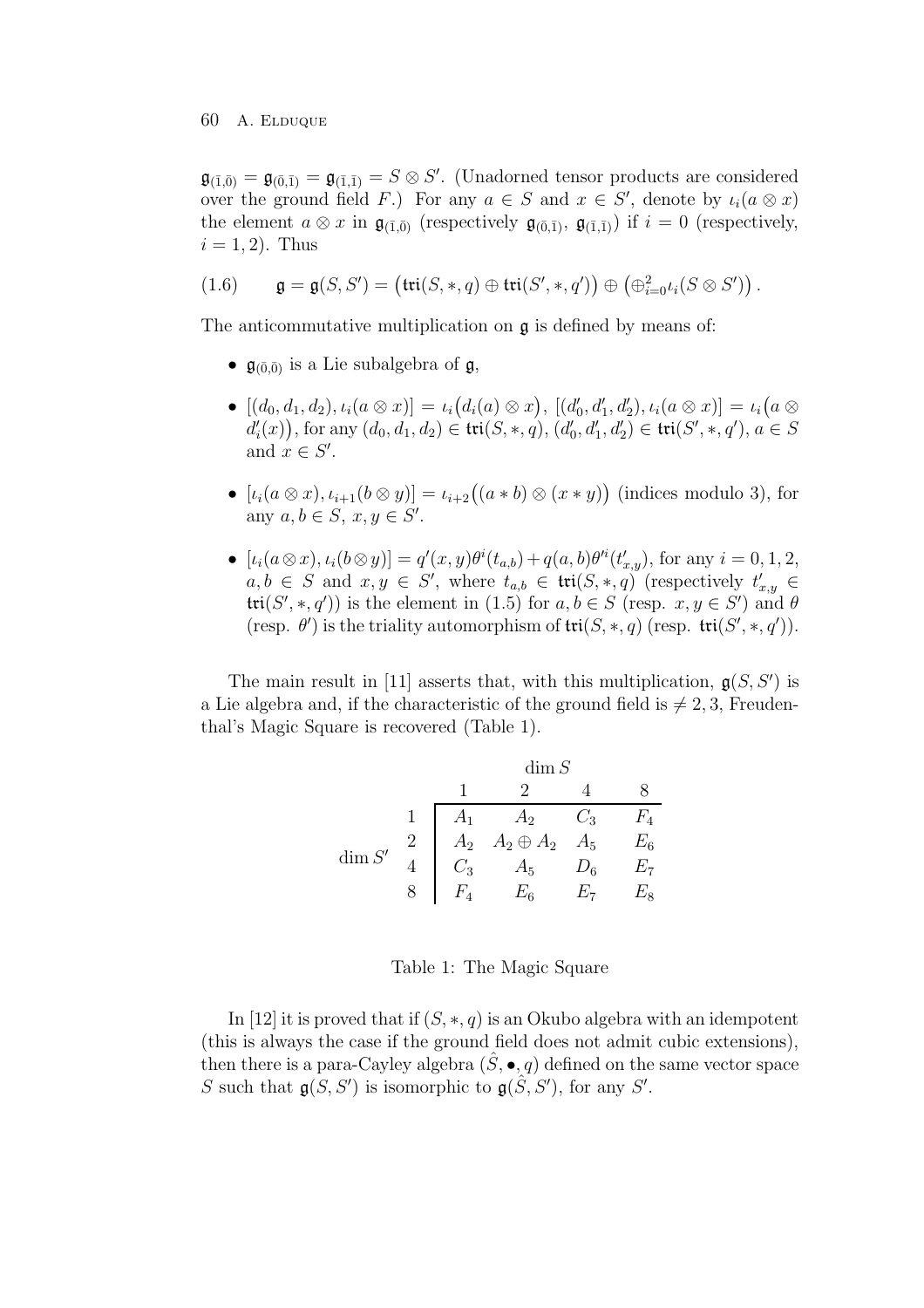The purpose of this paper is to delve in the construction  $g(S, S')$  given in [11], for two split para-Hurwitz algebras. It turns out that the split para-Hurwitz algebras of dimension 4 and 8 (para-quaternion and para-octonion algebras) can be constructed using a very simple ingredient: the two dimensional module for the three dimensional simple split Lie algebra  $\mathfrak{sl}_2$ . This will be shown in Section 2.

As a consequence, all the split Lie algebras in the Magic Square will be constructed in very simple terms using copies of  $\mathfrak{sl}_2$  and of its natural module. The general form will be

$$
\mathfrak{g}=\oplus_{\sigma\in\mathcal{S}}V(\sigma)\,,
$$

where S will be a set of subsets of  $\{1,\ldots,n\}$ , for some  $n, V(\emptyset) = \bigoplus_{i=1}^{n} \mathfrak{sl}_2$ , a direct sum of copies of  $\mathfrak{sl}_2$ , and for  $\emptyset \neq \sigma = \{i_1, \ldots, i_r\} \in \mathcal{S}, V(\sigma) =$  $V_{i_1} \otimes \cdots \otimes V_{i_r}$ , with  $V_i$  the two-dimensional natural module for the *i*<sup>th</sup> copy of  $\mathfrak{sl}_2$  in  $V(\emptyset)$ . The Lie bracket will appear in terms of natural contractions. The precise formulas will be given in Section 3. Surprisingly, the real division algebra of octonions will appear in these constructions, but in an unexpected way.

Section 4 will be devoted to show how the models obtained in Section 3 of the exceptional simple split Lie algebras give models too of the exceptional simple split Freudenthal triple systems which, together with simple Jordan algebras, were the basic tools used by Freudenthal to construct the Lie algebras in the Magic Square.

# **2. Split para-quaternions and para-octonions**

Let V be a two dimensional vector space over a ground field  $F$  (of characteristic  $\neq 2$ , endowed with a nonzero skew-symmetric bilinear form  $\langle .|. \rangle$ . Consider the symplectic Lie algebra

(2.1) 
$$
\mathfrak{sp}(V) = \text{span}\left\{\gamma_{a,b} = \langle a|.\rangle b + \langle b|.\rangle a : a, b \in V\right\},
$$

which coincides with  $\mathfrak{sl}(V)$  (endomorphisms of zero trace). The bilinear form allows  $Q = V \otimes V$  to be identified with  $\text{End}_F(V)$  (the split quaternion algebra over  $F$ ) by means of:

$$
V \otimes V \longrightarrow \text{End}_F(V)
$$
  

$$
a \otimes b \mapsto \langle a | \cdot \rangle b : v \mapsto \langle a | v \rangle b.
$$

Since

$$
\langle a \otimes b(v) | w \rangle = \langle a | v \rangle \langle b | w \rangle = - \langle v | b \otimes a(w) \rangle,
$$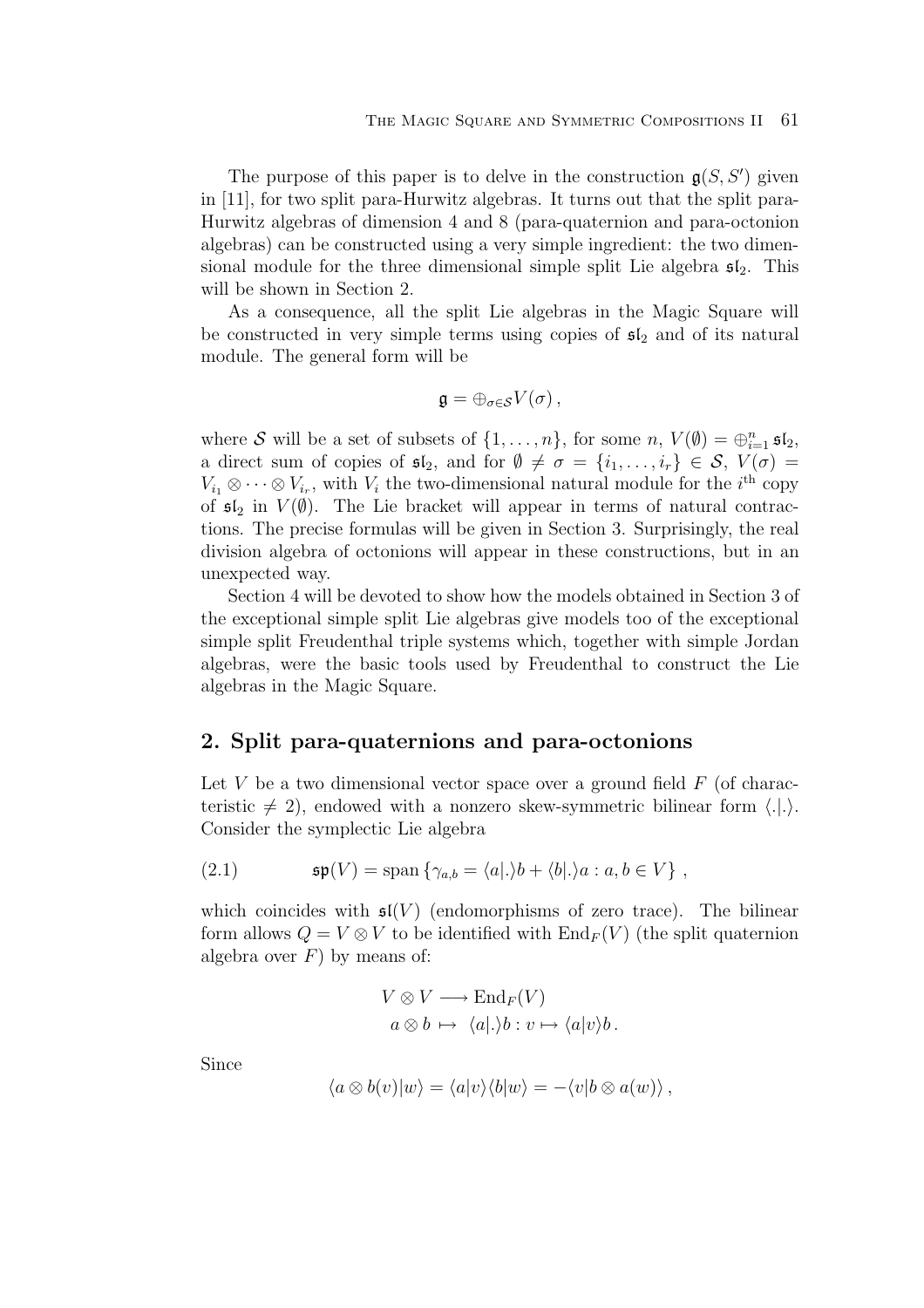it follows that for any  $a, b \in V$ ,

$$
\overline{a\otimes b} = -b\otimes a\,,
$$

where  $f \mapsto \bar{f}$  is the symplectic involution of  $\text{End}_F(V)$  relative to  $\langle .|. \rangle$  (the standard involution as a quaternion algebra). Also, the norm as a quaternion algebra is given by  $q(x) = \det x = \frac{1}{2}$  trace  $x\bar{x}$ ; so its polar form becomes

$$
q(a \otimes b, c \otimes d) = \text{trace}((a \otimes b)(\overline{c \otimes d}))
$$
  
= -\text{trace}((a \otimes b)(d \otimes c))  
= -\langle a|c\rangle \langle d|b\rangle  
= \langle a|c\rangle \langle b|d\rangle.

(The natural symmetric bilinear form on  $V \otimes V$  induced from  $\langle .|. \rangle$ .)

The split Cayley algebra is obtained by means of the Cayley-Dickson doubling process (see [23, Section 2]):  $C = Q \oplus Q$  with multiplication, standard involution and norm given by:

$$
\begin{cases}\n(x, y)(x', y') = (xx' - \overline{y'}y, y'x + y\overline{x'}),\n\overline{(x, y)} = (\overline{x}, -y),\nq((x, y)) = q(x) + q(y),\n\end{cases}
$$

for any  $x, y, x', y' \in Q$ . Therefore,  $C = V \otimes V \oplus V \otimes V$  with

$$
\begin{cases}\n(a \otimes b, c \otimes d)(a' \otimes b', c' \otimes d') \\
= (\langle a|b'\rangle a' \otimes b - \langle d|d'\rangle c \otimes c', -\langle b|c'\rangle a \otimes d' - \langle c|a'\rangle b' \otimes d), \\
\overline{(a \otimes b, c \otimes d)} = -(b \otimes a, c \otimes d), \\
q((a \otimes b, c \otimes d), (a' \otimes b', c' \otimes d')) = \langle a|a'\rangle \langle b|b'\rangle + \langle c|c'\rangle \langle d|d'\rangle,\n\end{cases}
$$

for any  $a, b, c, d, a', b', c', d' \in V$ .

The multiplication  $x \bullet y = \bar{x}\bar{y}$  in the associated para-Hurwitz algebra (the split para-octonions)  $S_8$  takes the form:

$$
(a \otimes b, c \otimes d) \bullet (a' \otimes b', c' \otimes d')
$$
  
=  $(b \otimes a, c \otimes d)(b' \otimes a', c' \otimes d')$   
=  $(\langle b|a'\rangle b' \otimes a - \langle d|d'\rangle c \otimes c', -\langle a|c'\rangle b \otimes d' - \langle c|b'\rangle a' \otimes d).$ 

The split para-quaternion algebra  $S_4$  is just the subalgebra consisting of the first copy of  $V \otimes V$  in  $S_8$ .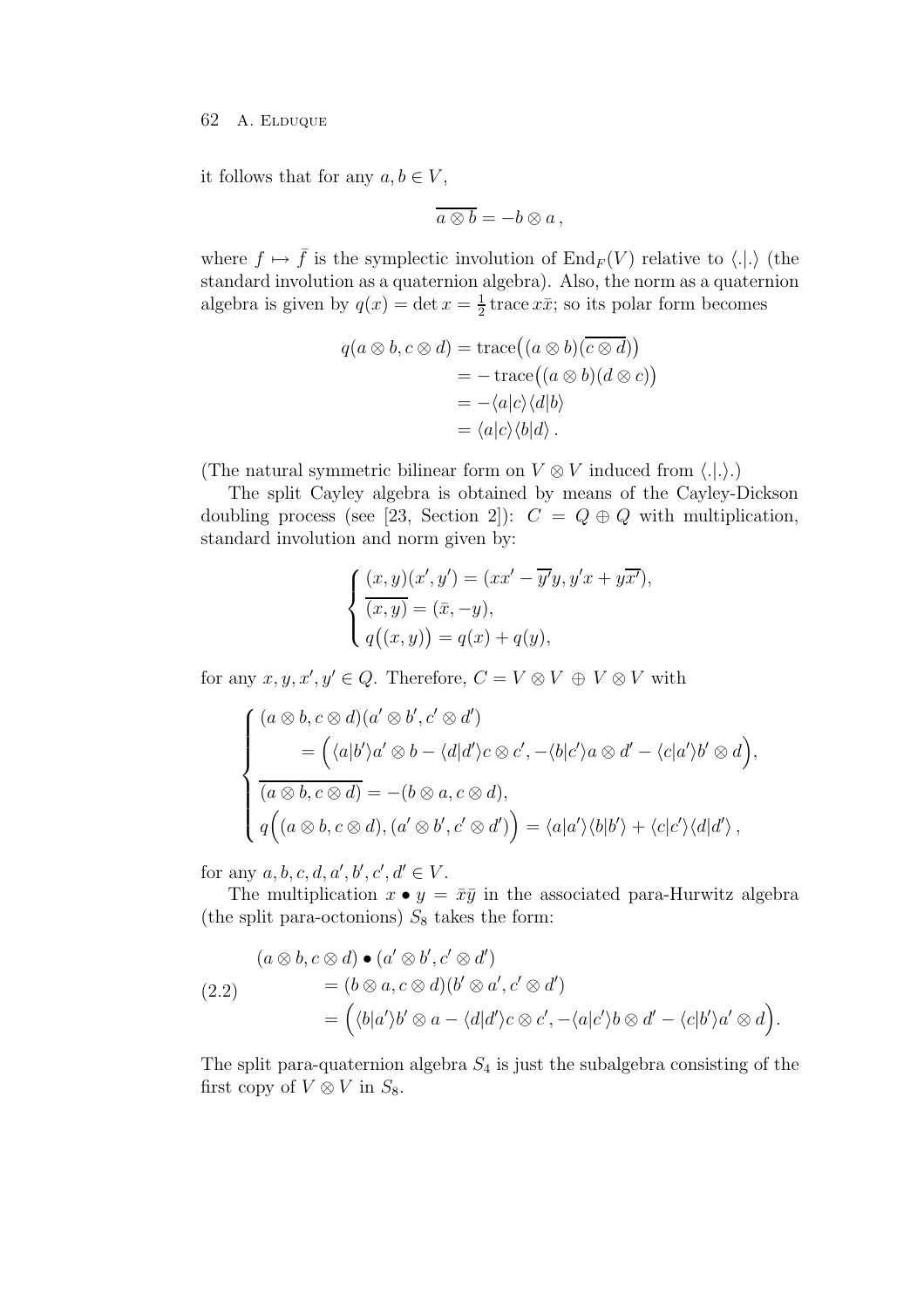The Lie algebra  $\mathfrak{sp}(V)^4$  acts naturally on  $S_8$ , where the i<sup>th</sup> component of  $\mathfrak{sp}(V)^4$  acts on the *i*<sup>th</sup> copy of V in  $S_8 = V \otimes V \oplus V \otimes V$ . This gives an embedding into the orthogonal Lie algebra of  $S_8$  relative to q:

(2.3) 
$$
\rho : \mathfrak{sp}(V)^4 \longrightarrow \mathfrak{o}(S_8, q).
$$

Actually, this is an isomorphism of  $\mathfrak{sp}(V)^4$  onto the subalgebra  $\mathfrak{o}(V \otimes V) \oplus$  $\mathfrak{o}(V \otimes V)$  of  $\mathfrak{o}(S_8, q)$ , which is the even part of  $\mathfrak{o}(S_8, q)$  relative to the  $\mathbb{Z}_2$ grading given by the orthogonal decomposition  $S_8 = V \otimes V \perp V \otimes V$ .

Consider also the linear map (denoted by  $\rho$  too):

(2.4) 
$$
\rho: V^{\otimes 4} \longrightarrow \mathfrak{o}(S_8, q),
$$

such that

(2.5) 
$$
\rho(v_1 \otimes v_2 \otimes v_3 \otimes v_4)((w_1 \otimes w_2, w_3 \otimes w_4))
$$

$$
= ((v_3|w_3\rangle\langle v_4|w_4\rangle v_1 \otimes v_2, -\langle v_1|w_1\rangle\langle v_2|w_2\rangle v_3 \otimes v_4),
$$

for any  $v_i, w_i \in V$ ,  $i = 1, 2, 3, 4$ . Consider for any  $x, y \in S_8$  the linear map

$$
\sigma_{x,y} = q(x,.)y - q(y,.)x
$$

(these maps span  $\mathfrak{o}(S_8, q)$ ). Then,

(2.6) 
$$
\rho(v_1 \otimes v_2 \otimes v_3 \otimes v_4) = -\sigma_{(v_1 \otimes v_2,0),(0,v_3 \otimes v_4)}.
$$

Observe that  $\rho(v_1 \otimes v_2 \otimes v_3 \otimes v_4)$  fills the odd part of the  $\mathbb{Z}_2$ -grading of  $\mathfrak{o}(S_8, q)$  mentioned above.

Now, for any  $v_i, w_i \in V$ ,  $i = 1, 2, 3, 4$ ; a straightforward computation, using that  $\langle a|b\rangle c + \langle b|c\rangle a + \langle c|a\rangle b = 0$  for any  $a, b, c \in V$  (since dim  $V = 2$ ) and the expression is skew symmetric on its arguments), gives:

$$
\left[\rho(v_1 \otimes v_2 \otimes v_3 \otimes v_4), \rho(w_1 \otimes w_2 \otimes w_3 \otimes w_4)\right]
$$
  
(2.7)  

$$
= \frac{1}{2} \sum_{i=1}^4 \Biggl(\prod_{j \neq i} \langle v_j | w_j \rangle \Biggr) \nu_i(\gamma_{v_i, w_i}) \in \rho(\mathfrak{sp}(V)^4),
$$

where  $\nu_i : \mathfrak{sp}(V) \hookrightarrow \mathfrak{sp}(V)^4$  denotes the inclusion into the *i*<sup>th</sup> component. In the same vein, for any  $v_i, w_i \in V$ ,  $i = 1, 2, 3, 4$ .

$$
(2.8) \qquad \begin{cases} \sigma_{(v_1 \otimes v_2,0),(w_1 \otimes w_2,0)} = \frac{1}{2} \Big( \langle v_2 | w_2 \rangle \nu_1(\gamma_{v_1,w_1}) + \langle v_1 | w_1 \rangle \nu_2(\gamma_{v_2,w_2}) \Big), \\ \sigma_{(0,v_3 \otimes v_4),(0,w_3 \otimes w_4)} = \frac{1}{2} \Big( \langle v_4 | w_4 \rangle \nu_3(\gamma_{v_3,w_3}) + \langle v_3 | w_3 \rangle \nu_4(\gamma_{v_4,w_4}) \Big). \end{cases}
$$

The following result (see also [28, 3.4]) summarizes most of the above arguments.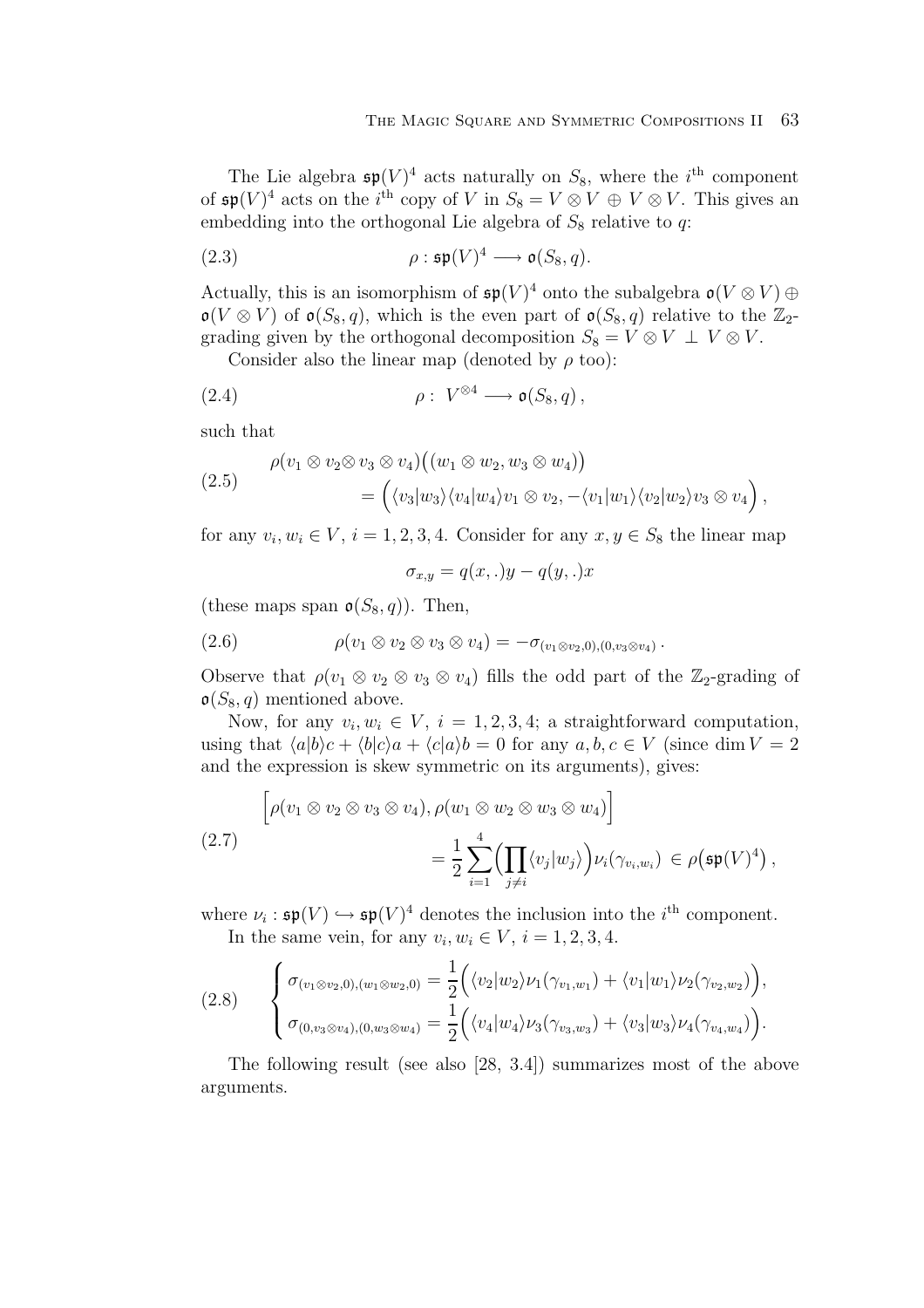**Proposition 2.9** The vector space

(2.10) 
$$
\mathfrak{d}_4 = \mathfrak{sp}(V)^4 \oplus V^{\otimes 4},
$$

with anticommutative multiplication given by:

- $\mathfrak{sp}(V)^4$  is a Lie subalgebra of  $\mathfrak{d}_4$ ,
- for any  $s_i \in \mathfrak{sp}(V)$  and  $v_i \in V$ ,  $i = 1, 2, 3, 4$ ,

$$
[(s_1, s_2, s_3, s_4), v_1 \otimes v_2 \otimes v_3 \otimes v_4]
$$
  
=  $s_1(v_1) \otimes v_2 \otimes v_3 \otimes v_4 + v_1 \otimes s_2(v_2) \otimes v_3 \otimes v_4$   
+  $v_1 \otimes v_2 \otimes s_3(v_3) \otimes v_4 + v_1 \otimes v_2 \otimes v_3 \otimes s_4(v_4),$ 

• for any  $v_i, w_i \in V$ ,  $i = 1, 2, 3, 4$ ,

$$
[v_1 \otimes v_2 \otimes v_3 \otimes v_4, w_1 \otimes w_2 \otimes w_3 \otimes w_4] = \frac{1}{2} \sum_{i=1}^4 \left( \prod_{j \neq i} \langle v_j | w_j \rangle \right) \nu_i(\gamma_{v_i, w_i}),
$$

is a Lie algebra isomorphic to  $\mathfrak{o}(S_8, q)$  by means of the linear map  $\rho$  defined by  $(2.3)$  and  $(2.4)$ .

Note that  $\mathfrak{d}_4$  is generated by  $V^{\otimes 4}$  and that the decomposition

$$
\mathfrak{d}_4 = \mathfrak{sp}(V)^4 \oplus V^{\otimes 4}
$$

is a  $\mathbb{Z}_2$ -grading.

Let us consider now, as in [28, 3.4], the order three automorphism  $\theta$ :  $\mathfrak{d}_4 \rightarrow \mathfrak{d}_4$  such that:

(2.11) 
$$
\begin{cases} \theta((s_1, s_2, s_3, s_4)) = (s_3, s_1, s_2, s_4), \\ \theta(v_1 \otimes v_2 \otimes v_3 \otimes v_4) = v_3 \otimes v_1 \otimes v_2 \otimes v_4, \end{cases}
$$

for any  $s_i \in \mathfrak{sp}(V)$  and  $v_i \in v$ ,  $i = 1, 2, 3, 4$ . Then:

**Proposition 2.12 (Local triality)** For any  $f \in \mathfrak{d}_4$  and any  $x, y \in S_8$ :

$$
\rho(f)(x \bullet y) = \left(\rho(\theta^{-1}(f))(x)\right) \bullet y + x \bullet \left(\rho(\theta^{-2}(f))(y)\right).
$$

**Proof.** It is enough to prove this for generators of  $\mathfrak{d}_4$  and of  $S_8$ , and hence for  $f = v_1 \otimes v_2 \otimes v_3 \otimes v_4$ ,  $x = (a_1 \otimes a_2, a_3 \otimes a_4)$ ,  $y = (b_1 \otimes b_2, b_3 \otimes b_4)$ , with  $v_i, a_i, b_i \in V$ ,  $i = 1, 2, 3, 4$ , and this is a straightforward computation.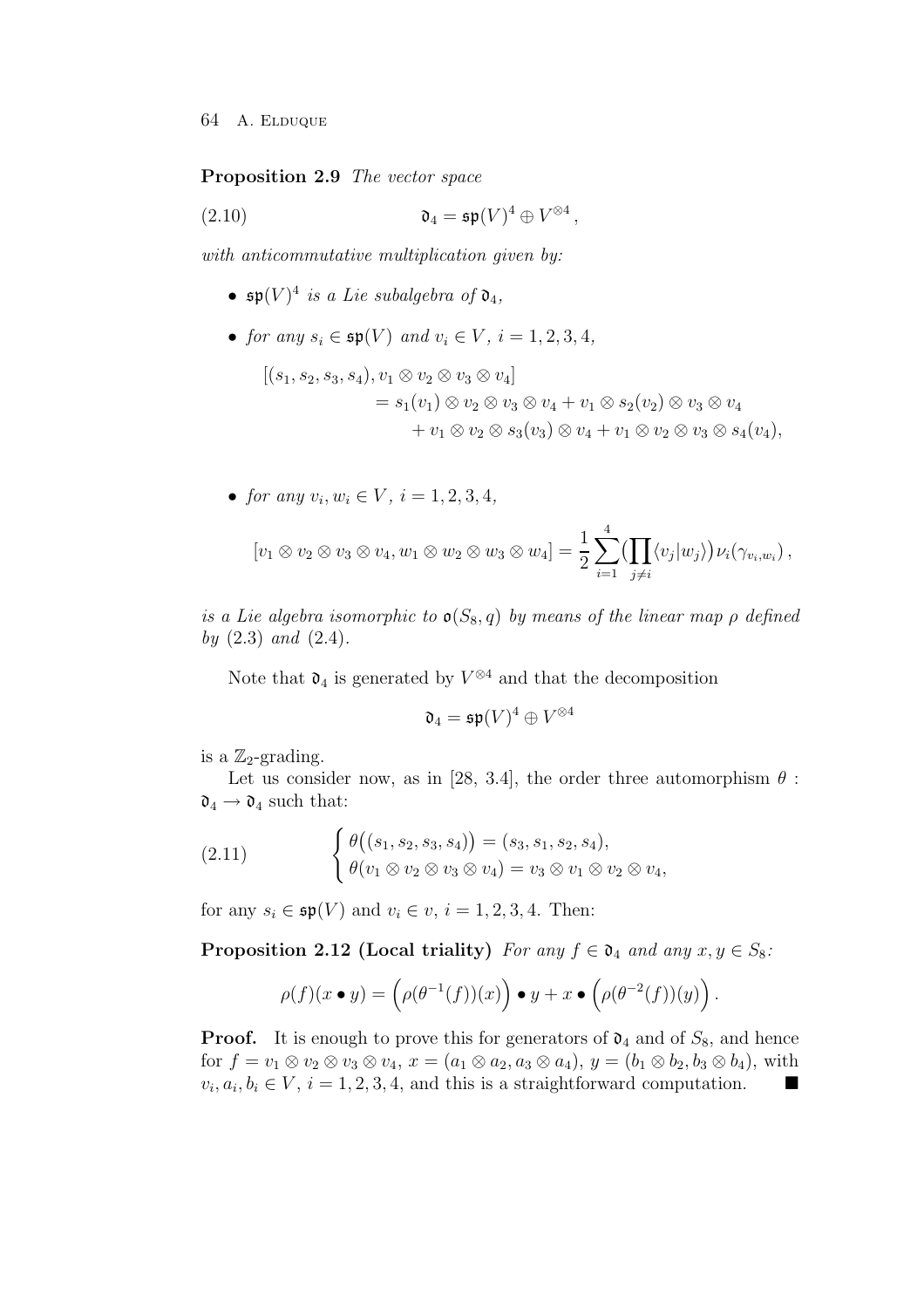The triality Lie algebra of  $(S_8, \bullet, q)$  is

$$
tri(S_8, \bullet, q)
$$
  
= { $(g_0, g_1, g_2) \in \mathfrak{o}(S_8, q) : g_0(x \bullet y) = g_1(x) \bullet y + x \bullet g_2(y), \forall x, y \in S_8$  },

and the projection on any of its components gives an isomorphism among the Lie algebras  $\text{tri}(S_8, \bullet, q)$  and  $\mathfrak{o}(S_8, q)$ . Let  $\rho_i = \rho \circ \theta^{-i}, i = 0, 1, 2$ . By dimension count, the previous Proposition immediately implies:

**Corollary 2.13**  $\text{tri}(S_8, \bullet, q) = \{(\rho_0(f), \rho_1(f), \rho_2(f)) : f \in \mathfrak{d}_4\}.$ 

Denote by  $V_i$  the  $\mathfrak{sp}(V)^4$ -module V on which only the  $i^{\text{th}}$  component acts:  $(s_1, s_2, s_3, s_4).v = s_i(v)$  for any  $s_i \in \mathfrak{sp}(V), i = 1, 2, 3, 4$ , and  $v \in V$ . Also, denote by  $\iota_i(S_8)$  the  $\mathfrak{d}_4$ -module associated to the representation  $\rho_i : \mathfrak{d}_4 \to$  $\mathfrak{o}(S_8, q)$ . Then, as modules for  $\mathfrak{sp}(V)^4$ :

$$
\iota_0(S_8) = V_1 \otimes V_2 \oplus V_3 \otimes V_4,
$$
  
(2.14) 
$$
\iota_1(S_8) = V_2 \otimes V_3 \oplus V_1 \otimes V_4,
$$

$$
\iota_2(S_8) = V_3 \otimes V_1 \oplus V_2 \otimes V_4 (\simeq V_1 \otimes V_3 \oplus V_2 \otimes V_4).
$$

**Remark 2.15** For the split para-quaternion algebra  $S_4 = V \otimes V$ , by restriction we obtain:

$$
\mathfrak{tri}(S_4,\bullet,q)=\left\{\left(\tilde{\rho}_0(f),\tilde{\rho}_1(f),\tilde{\rho}_2(f)\right):f\in\mathfrak{sp}(V)^3\right\},\right.
$$

where  $\tilde{\rho}_i$  is obtained by restriction of  $\rho_i$ :

$$
\tilde{\rho}_i((s_1,s_2,s_3)) = \rho_i((s_1,s_2,s_3,0))|_{V \otimes V}.
$$

**Remark 2.16** The construction of  $\mathfrak{d}_4$  in Proposition 2.9 makes it clear an action of the symmetric group  $S_3$  on  $\mathfrak{d}_4$  leaving fixed the last copy of  $\mathfrak{sp}(V)$ and of V, as shown by the action of  $\theta$  in (2.11). As such,  $\mathfrak{d}_4$  is the natural example of a Lie algebra with triality, as defined in [22].

Moreover, the fixed subalgebra by  $\theta$  in (2.11) is a direct sum  $(\mathfrak{sp}(V) \oplus$  $\mathfrak{sp}(V) \bigoplus S^3(V) \otimes V,$  where the first copy of  $\mathfrak{sp}(V)$  is the diagonal subalgebra in the direct sum of the first three copies of  $\mathfrak{sp}(V)$  in (2.10),  $S^3(V)$  is the module of symmetric tensors in  $V^{\otimes 3}$  (the tensor product of the first three copies of V in (2.10)). If the characteristic is  $\neq 2,3$ , this is the split simple Lie algebra of type  $G_2$ .

The following notation will be useful in the sequel. For any  $n \in \mathbb{N}$  and any subset  $\sigma \subseteq \{1, 2, ..., n\}$  consider the  $\mathfrak{sp}(V)^n$ -modules given by

$$
V(\sigma) = \begin{cases} \mathfrak{sp}(V)^n & \text{if } \sigma = \emptyset, \\ V_{i_1} \otimes \cdots \otimes V_{i_r} & \text{if } \sigma = \{i_1, \ldots, i_r\}, 1 \leq i_1 < \cdots < i_r \leq n. \end{cases}
$$

As before,  $V_i$  denotes the module V for the  $i^{\text{th}}$  component of  $\mathfrak{sp}(V)^n$ , annihilated by the other  $n-1$  components.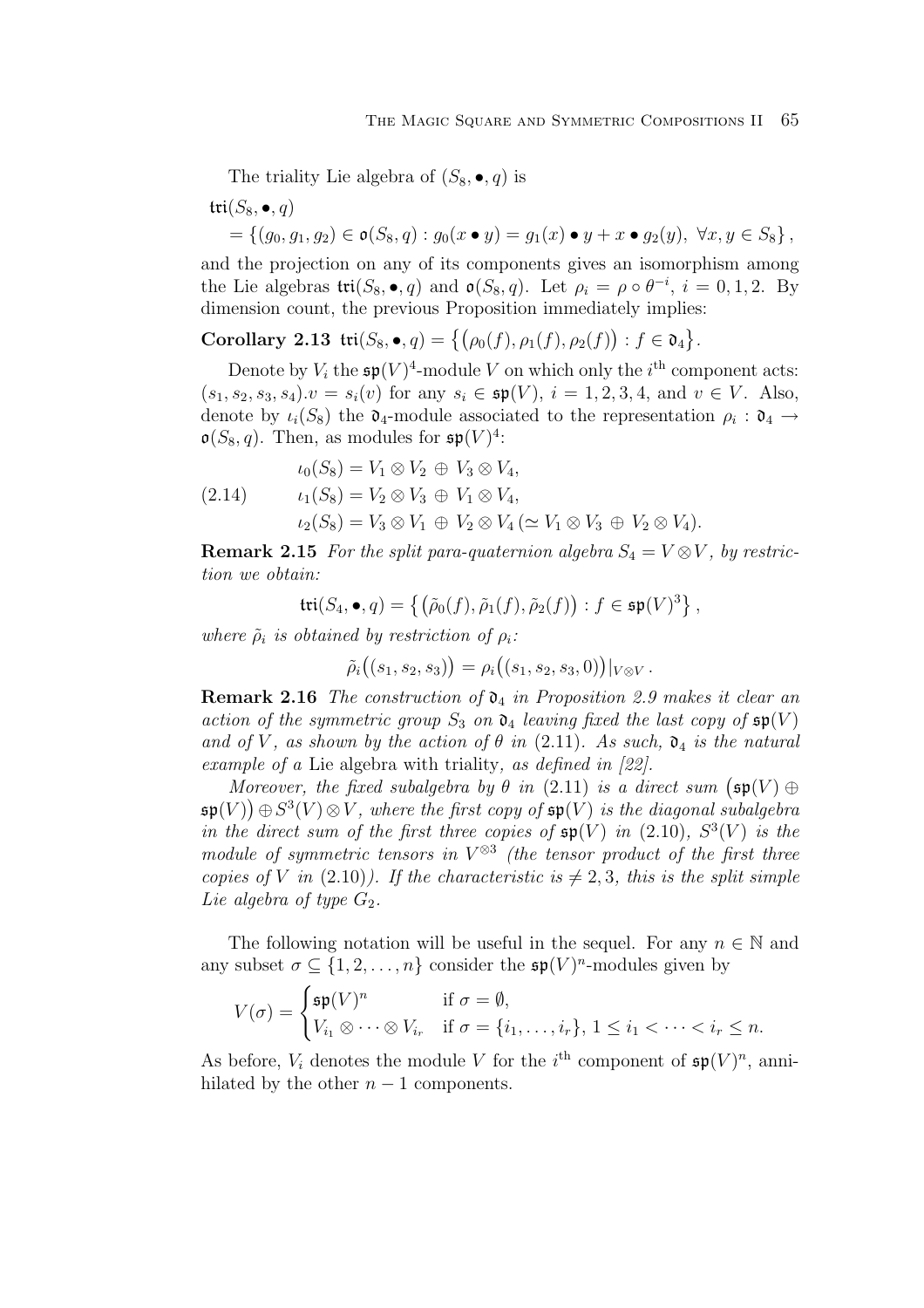Identify any subset  $\sigma \subseteq \{1, \ldots, n\}$  with the element  $(\sigma_1, \ldots, \sigma_n) \in \mathbb{Z}_2^n$ such that  $\sigma_i = 1$  if and only if  $i \in \sigma$ . Then for any  $\sigma, \tau \in \mathbb{Z}_2^n$ , consider the natural  $\mathfrak{sp}(V)^n$ -invariant maps

(2.17) 
$$
\varphi_{\sigma,\tau}: V(\sigma) \times V(\tau) \longrightarrow V(\sigma + \tau)
$$

defined as follows:

• If  $\sigma \neq \tau$  and  $\sigma \neq \emptyset \neq \tau$ , then  $\varphi_{\sigma,\tau}$  is obtained by contraction, by means of  $\langle .|. \rangle$  in the indices i with  $\sigma_i = 1 = \tau_i$ . Thus, for instance,

 $\varphi_{\{1,2,3\},\{1,3,4\}}(v_1\otimes v_2\otimes v_3,w_1\otimes w_3\otimes w_4)=\langle v_1|w_1\rangle\langle v_3|w_3\rangle v_2\otimes w_4$ 

for any  $v_1, w_1 \in V_1$ ,  $v_2 \in V_2$ ,  $v_3, w_3 \in V_3$  and  $w_4 \in V$ .

- $\varphi_{\emptyset,\emptyset}$  is the Lie bracket in  $\mathfrak{sp}(V)^n$ .
- For any  $\sigma \neq \emptyset$ ,  $\varphi_{\emptyset,\sigma} = -\varphi_{\sigma,\emptyset}$  is given by the natural action of  $\mathfrak{sp}(V)^n$ on  $V(\sigma)$ . Thus, for instance,

$$
\varphi_{\emptyset,\{1,3\}}((s_1,\ldots,s_n),v_1\otimes v_3)=s_1(v_1)\otimes v_3+v_1\otimes s_3(v_3),
$$

for any  $s_i \in \mathfrak{sp}(V)$ ,  $i = 1, ..., n$ , and  $v_1 \in V_1$ ,  $v_3 \in V$ .

• Finally, for any  $\sigma \neq \emptyset$ ,  $\varphi_{\sigma,\sigma}$  is given altering slightly (2.7):

$$
\varphi_{\sigma,\sigma}(v_{i_1} \otimes \cdots \otimes v_{i_r}, w_{i_1} \otimes \cdots \otimes w_{i_r}) = -\frac{1}{2} \sum_{j=1}^r \Biggl( \prod_{k \neq j} \langle v_{i_k} | w_{i_k} \rangle \nu_{i_j} (\gamma_{v_{i_j},w_{i_j}}) \Biggr) .
$$

(The minus sign here is useful in getting nicer formulae later on.)

With this notation and for  $n = 4$ ,

(2.18) 
$$
\mathfrak{d}_4 = V(\emptyset) \oplus V(\{1, 2, 3, 4\}),
$$

with

(2.19) 
$$
[x_{\sigma}, y_{\tau}] = \epsilon_{\mathfrak{d}_4}(\sigma, \tau) \varphi_{\sigma, \tau} (x_{\sigma}, y_{\tau})
$$

for any  $\sigma, \tau \in \{ \emptyset, \{1, 2, 3, 4\} \}$  where, for  $\sigma = \{1, 2, 3, 4\}$ ,

$$
\epsilon_{\mathfrak{d}_4}(\emptyset,\emptyset)=\epsilon_{\mathfrak{d}_4}(\emptyset,\sigma)=\epsilon_{\mathfrak{d}_4}(\sigma,\emptyset)=1\quad\text{and}\quad \epsilon_{\mathfrak{d}_4}(\sigma,\sigma)=-1.
$$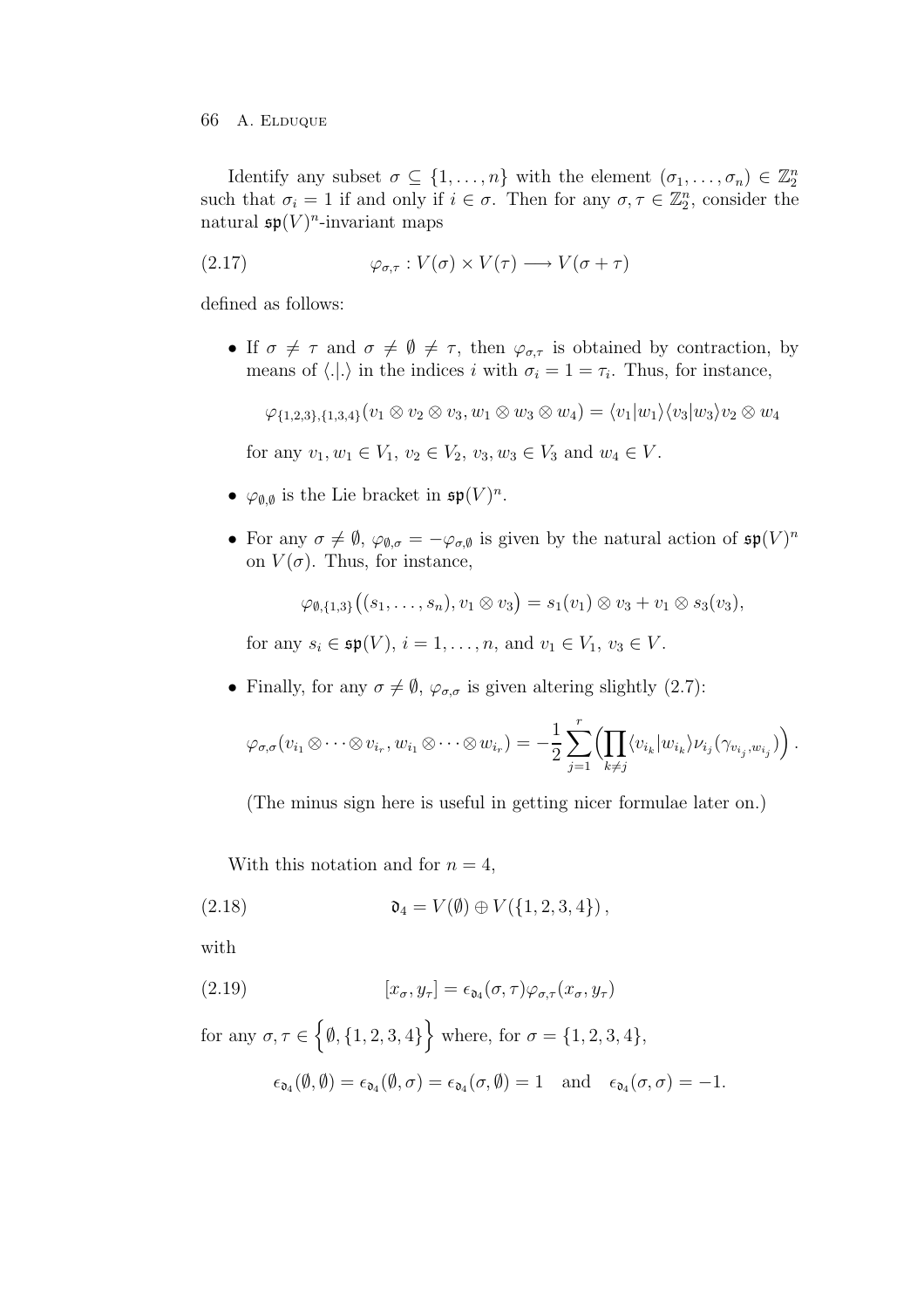# **3. Exceptional Lie algebras**

In this section, the construction of the split para-quaternions and paraoctonions given in Section 2, together with the description given there of  $\mathfrak{d}_4$ and of  $\text{tri}(S_8, \bullet, q)$ , will be used to provide constructions of the exceptional simple Lie algebras, which depend only on copies of  $\mathfrak{sp}(V)$  and of V. (Notations as in the previous section.)

# **3.1. F<sup>4</sup>**

Let us start with the split Lie algebra of type  $F_4$ . Because of  $(1.6)$ ,  $(2.14)$ and (2.10), and identifying  $\text{tri}(S_8, \bullet, q)$  with  $\mathfrak{d}_4$  by means of  $\rho_0$  (Corollary 2.13), one has:

(3.1) 
$$
\mathfrak{f}_4 = \mathfrak{g}(S_8, F) = \bigoplus_{\sigma \in \mathcal{S}_{\mathfrak{f}_4}} V(\sigma),
$$

where

$$
\mathcal{S}_{\mathfrak{f}_4} = \left\{ \emptyset, \{1, 2, 3, 4\}, \{1, 2\}, \{2, 3\}, \{1, 3\}, \{3, 4\}, \{1, 4\}, \{2, 4\} \right\} \subseteq 2^{\{1, 2, 3, 4\}}.
$$

By  $\mathfrak{sp}(V)^4$ -invariance of the Lie bracket in  $f_4$ , it follows that

(3.2) 
$$
[x_{\sigma}, y_{\tau}] = \epsilon_{\mathfrak{f}_4}(\sigma, \tau) \varphi_{\sigma, \tau}(x_{\sigma}, y_{\tau}),
$$

for any  $\sigma, \tau \in S_{\mathfrak{f}_4}, x_{\sigma} \in V(\sigma)$  and  $y_{\tau} \in V(\tau)$ ; for a suitable map  $\epsilon_{\mathfrak{f}_4}$ :  $\mathcal{S}_{\mathfrak{f}_4} \times \mathcal{S}_{\mathfrak{f}_4} \to F.$ 

Actually, the product  $\bullet$  in (2.2) becomes in  $g(S_8, F)$  a bilinear map

$$
\iota_0(S_8 \otimes F) \times \iota_1(S_8 \otimes F) \to \iota_2(S_8 \otimes F)
$$

(and cyclically); that is, a bilinear map

$$
(V_1 \otimes V_2 \oplus V_3 \otimes V_4) \times (V_2 \otimes V_3 \oplus V_1 \otimes V_4) \rightarrow (V_3 \otimes V_1 \oplus V_2 \otimes V_4)
$$

given by

$$
((a_1 \otimes a_2, a_3 \otimes a_4), (b_2 \otimes b_3, b_1 \otimes b_4))
$$
  
\n
$$
\mapsto ((a_2|b_2)b_3 \otimes a_1 - \langle a_4|b_4\rangle a_3 \otimes b_1, -\langle a_1|b_1\rangle a_2 \otimes b_4 - \langle a_3|b_3\rangle b_1 \otimes a_4),
$$

and cyclically. Thus it consists of maps  $\varphi_{\sigma,\tau}$  scaled by  $\pm 1$ . Also, equation (2.5) determines the Lie bracket in  $g(S_8, F)$  between  $V(\{1, 2, 3, 4\})$  and  $V({1, 2}) \oplus V({3, 4})$ . By cyclic symmetry using  $\rho_1$  and  $\rho_2$  one gets all the brackets between  $V(\{1, 2, 3, 4\})$  and the  $V(\sigma)$ 's with  $\sigma \in S_{\mathfrak{f}_4}$  consisting of two elements. Finally, for any  $x, y \in S_8$ ,  $[\iota_0(x \otimes 1), \iota_0(y \otimes 1)] = 2t_{x,y}$  (1.5),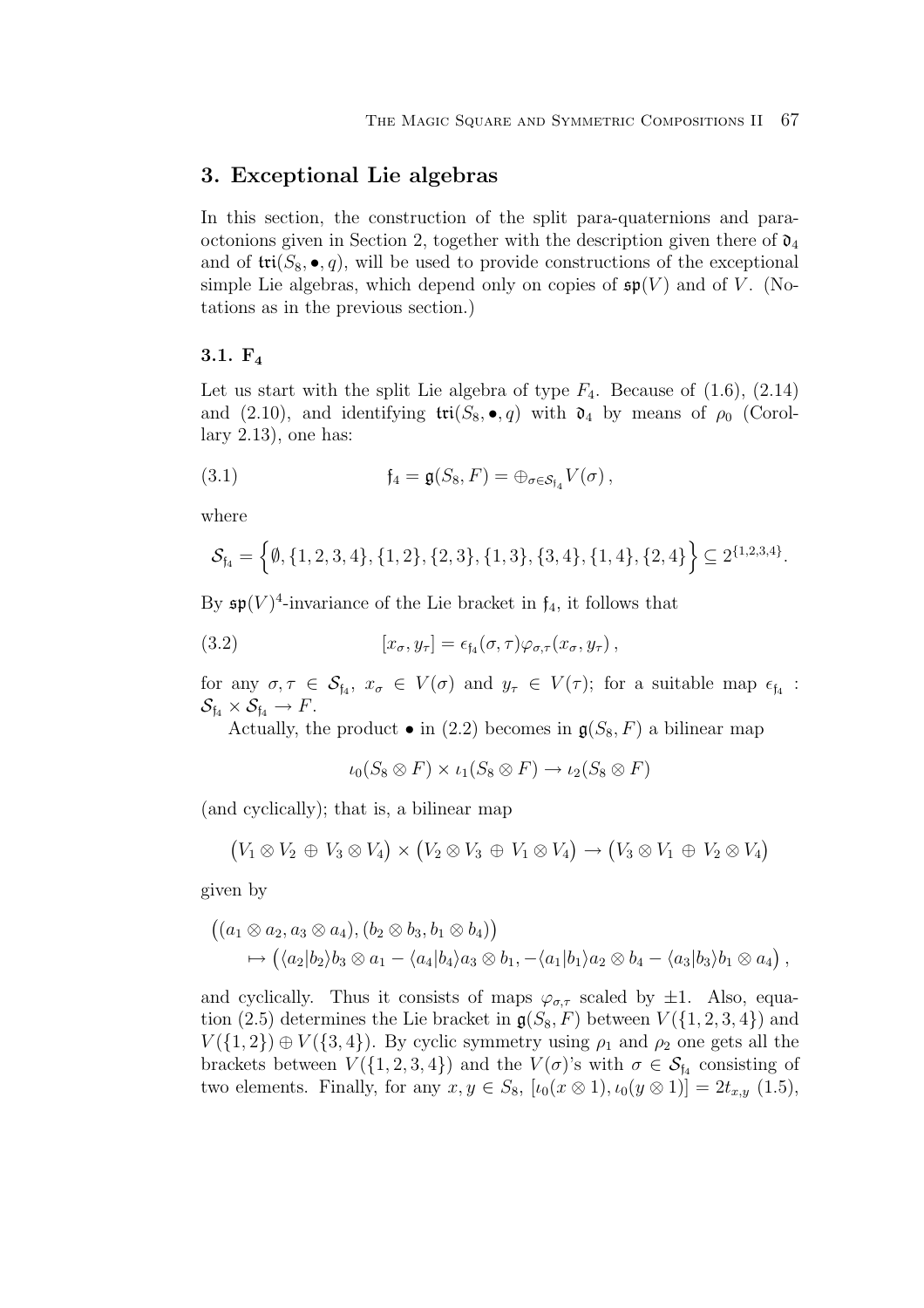| $\epsilon_{\mathfrak{f}_4}$ | Ø |                | $\{2,3\}$      |                             | ${1,3}$ ${1,2,3,4}$ | $\{3,4\}$ | $4\}$ | $\{2,4\}$ |
|-----------------------------|---|----------------|----------------|-----------------------------|---------------------|-----------|-------|-----------|
| Ø                           |   |                |                |                             |                     |           |       |           |
| ${1,2}$                     |   | $-2$           | 1              | 1                           | 1                   | $-2$      |       | $-1$      |
| ${2,3}$                     |   | 1              | $-2$           | 1                           | 1                   | $-1$      | $-2$  | — I       |
| $\{1,3\}$                   |   | 1              | 1              | $-2$                        | 1                   | $-1$      |       | $-2$      |
| $\{1, 2, 3, 4\}$            | 1 | $-1$           | $-1$           | $-1$                        | $-1$                | 1         | 1     |           |
| $\{3,4\}$                   | 1 | $\overline{2}$ | $-1$           | $-1$                        | $-1$                | $-2$      | $-1$  | $-1$      |
| $\{1,4\}$                   |   | $-1$           | $\overline{2}$ | $-1$                        | $-1$                | $-1$      | $-2$  | $-1$      |
| $\{2,4\}$                   |   | $-1$           | $-1$           | $\mathcal{D}_{\mathcal{L}}$ | $-1$                |           |       | $-2$      |

# Table 2:  $\epsilon_{\mathfrak{f}_4}$

since  $q'(1, 1) = 2$  in the symmetric composition algebra F. But under  $\rho_0 = \rho$ ,  $t_{x,y}$  corresponds to  $\sigma_{x,y} \in \mathfrak{o}(S_8, q)$ . Then equations (2.6) and (2.8) determine the corresponding values of  $\epsilon_{\mathfrak{f}_4}$ . By cyclic symmetry, one completes the information about  $\epsilon_{f_4}$ , which is displayed on Table 2. That is,  $\epsilon_{f_4}$  takes the following values for  $\sigma, \tau \subseteq \{1, 2, 3, 4\}$ :

(3.3) 
$$
\epsilon_{\mathfrak{f}_4}(\sigma,\tau) = \begin{cases} 1 & \text{if } \sigma \text{ or } \tau \text{ is empty,} \\ -1 & \text{if } \sigma = \tau = \{1,2,3,4\}, \\ -2 & \text{if } \emptyset \neq \sigma = \tau \neq \{1,2,3,4\}, \\ 2 & \text{if } 4 \in \sigma = \{1,2,3,4\} \setminus \tau, \tau \neq \emptyset, \\ -2 & \text{if } 4 \in \tau = \{1,2,3,4\} \setminus \sigma, \sigma \neq \emptyset, \\ 1 & \text{if } 4 \notin \sigma \cup \tau, \\ -1 & \text{if } 4 \in \sigma \cup \tau, \sigma \neq \emptyset \neq \tau. \end{cases}
$$

The split Lie algebra  $C_3$  is realized as  $\mathfrak{c}_3 = \mathfrak{g}(S_4, F)$ , a subalgebra of  $f_4 = \mathfrak{g}(S_8, F)$  (see [12, Theorem 2.6]). Thus, by restriction, one gets (3.4)  $\mathfrak{c}_3 = \mathfrak{sp}(V)^3 \oplus V_1 \otimes V_2 \oplus V_2 \otimes V_3 \oplus V_1 \otimes V_3 = \oplus_{\sigma \in \mathcal{S}_{\mathfrak{c}_3}} V(\sigma)$ , where

$$
\mathcal{S}_{\mathfrak{c}_3} = \Big\{ \emptyset, \{1,2\}, \{2,3\}, \{1,3\} \Big\} \subseteq 2^{\{1,2,3\}}.
$$

and the multiplication is given by

(3.5) 
$$
[x_{\sigma}, y_{\tau}] = \epsilon_{\mathfrak{c}_3}(\sigma, \tau) \varphi_{\sigma, \tau}(x_{\sigma}, y_{\tau}),
$$

for any  $\sigma, \tau \in \mathcal{S}_{c_3}, x_{\sigma} \in V(\sigma)$  and  $y_{\tau} \in V(\tau)$ ; where  $\epsilon_{c_3} : \mathcal{S}_{c_3} \times \mathcal{S}_{c_3} \to F$  is given by the left top corner of Table 2. That is,

$$
\epsilon_{\epsilon_3}(\sigma,\tau) = \begin{cases}\n-2 & \text{if } \sigma = \tau \neq \emptyset, \\
1 & \text{otherwise.} \n\end{cases}
$$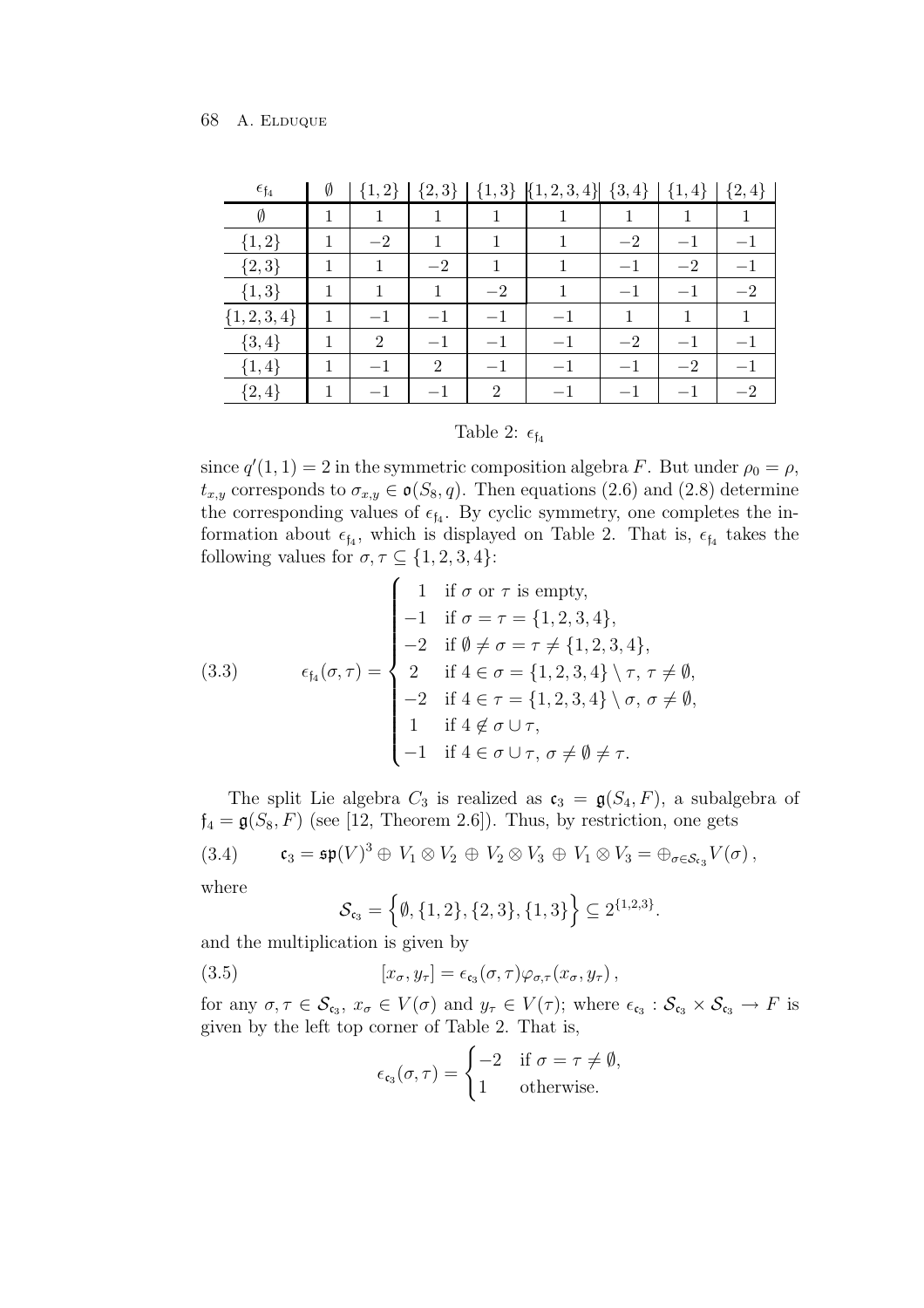# **3.2. E<sup>7</sup>**

The split simple Lie algebra  $E_7$  is realized as  $\mathfrak{e}_7 = \mathfrak{g}(S_8, S_4)$ . Here there are 4 copies of V involved in  $S_8$  and another 3 copies for  $S_4$  (3.4). The indices  $1, 2, 3, 4$  will be used for  $S_8$  and the indices 5, 6, 7 for  $S_4$ . Therefore, with the same arguments as above,

(3.6) 
$$
\mathfrak{e}_7 = \bigoplus_{\sigma \in \mathcal{S}_{\varepsilon_7}} V(\sigma),
$$

where

$$
\mathcal{S}_{\epsilon_7} = \{ \emptyset, \{1, 2, 5, 6\}, \{2, 3, 6, 7\}, \{1, 3, 5, 7\},\newline \{1, 2, 3, 4\}, \{3, 4, 5, 6\}, \{1, 4, 6, 7\}, \{2, 4, 5, 7\} \} \subseteq 2^{\{1, 2, 3, 4, 5, 6, 7\}}
$$

and the multiplication is given by

(3.7) 
$$
[x_{\sigma}, y_{\tau}] = \epsilon_{\mathfrak{e}_7}(\sigma, \tau) \varphi_{\sigma, \tau}(x_{\sigma}, y_{\tau}),
$$

for any  $\sigma, \tau \in \mathcal{S}_{\epsilon_7}, x_{\sigma} \in V(\sigma)$  and  $y_{\tau} \in V(\tau)$ ; where  $\epsilon_{\epsilon_7} : \mathcal{S}_{\epsilon_7} \times \mathcal{S}_{\epsilon_7} \to F$  is given by Table 3.

| $\epsilon_{\mathfrak{e}_7}$ | Ø |      |      |      |      |      | $\{1,2,5,6\}\{2,3,6,7\}\{1,3,5,7\}\{1,2,3,4\}\{3,4,5,6\}\{1,4,6,7\}\{2,4,5,7\}$ |     |
|-----------------------------|---|------|------|------|------|------|---------------------------------------------------------------------------------|-----|
| Ø                           |   |      |      |      |      |      |                                                                                 |     |
| $\{1, 2, 5, 6\}$            | 1 | $-1$ |      | $-1$ |      |      |                                                                                 |     |
| ${2, 3, 6, 7}$              | 1 | $-1$ | $-1$ | 1    |      |      |                                                                                 |     |
| $\{1, 3, 5, 7\}$            | 1 |      | $-1$ | $-1$ |      | $-1$ |                                                                                 | -1  |
| $\{1, 2, 3, 4\}$            | 1 |      | $-1$ | $-1$ |      |      |                                                                                 |     |
| $\{3, 4, 5, 6\}$            | 1 |      | $-1$ |      | $-1$ |      |                                                                                 |     |
| $\{1,4,6,7\}$               |   |      |      | $-1$ |      |      |                                                                                 |     |
| $\{2,4,5,7\}$               |   |      |      |      |      |      |                                                                                 | — I |

Table 3:  $\epsilon_{\mathfrak{e}_7}$ 

All the entries that appear in this table are  $\pm 1$ , and these signs coincide with the signs that appear in the multiplication table of the real algebra of octonions  $\mathbb{O}$ : The usual basis of this algebra is  $\{1, i, j, k(= ij), l, il, jl, kl\}$ , with multiplication table given in Table 4.

Actually,  $\mathfrak{e}_7 = \mathfrak{g}(S_8, S_4)$  is  $\mathbb{Z}_2 \times \mathbb{Z}_2$ -graded, and  $S_8$  is naturally  $\mathbb{Z}_2$ -graded (with even part  $S_4$  (2.2)). Thus  $\mathfrak{e}_7$  is  $\mathbb{Z}_2 \times \mathbb{Z}_2 \times \mathbb{Z}_2$ -graded. In fact, the decomposition (3.6) is a 'fake'  $\mathbb{Z}_2^7$ -grading, as the  $\mathbb{Z}_2$ -linear map

$$
(3.8) \quad\n\begin{array}{rcl}\n\chi_3: \mathbb{Z}_2^3 & \longrightarrow & \mathbb{Z}_2^7 \\
(x_1, x_2, x_3) & \mapsto (x_1 + x_3, x_1 + x_2 + x_3, x_2 + x_3, x_3, x_1, x_1 + x_2, x_2)\n\end{array}
$$

provides a bijection between  $\mathbb{Z}_2^3$  and  $\mathcal{S}_{\epsilon_7} \subseteq \mathbb{Z}_2^7$ . Through  $\chi_3$ , we get the  $\mathbb{Z}_2^3$ -grading of  $\mathfrak{e}_7$ .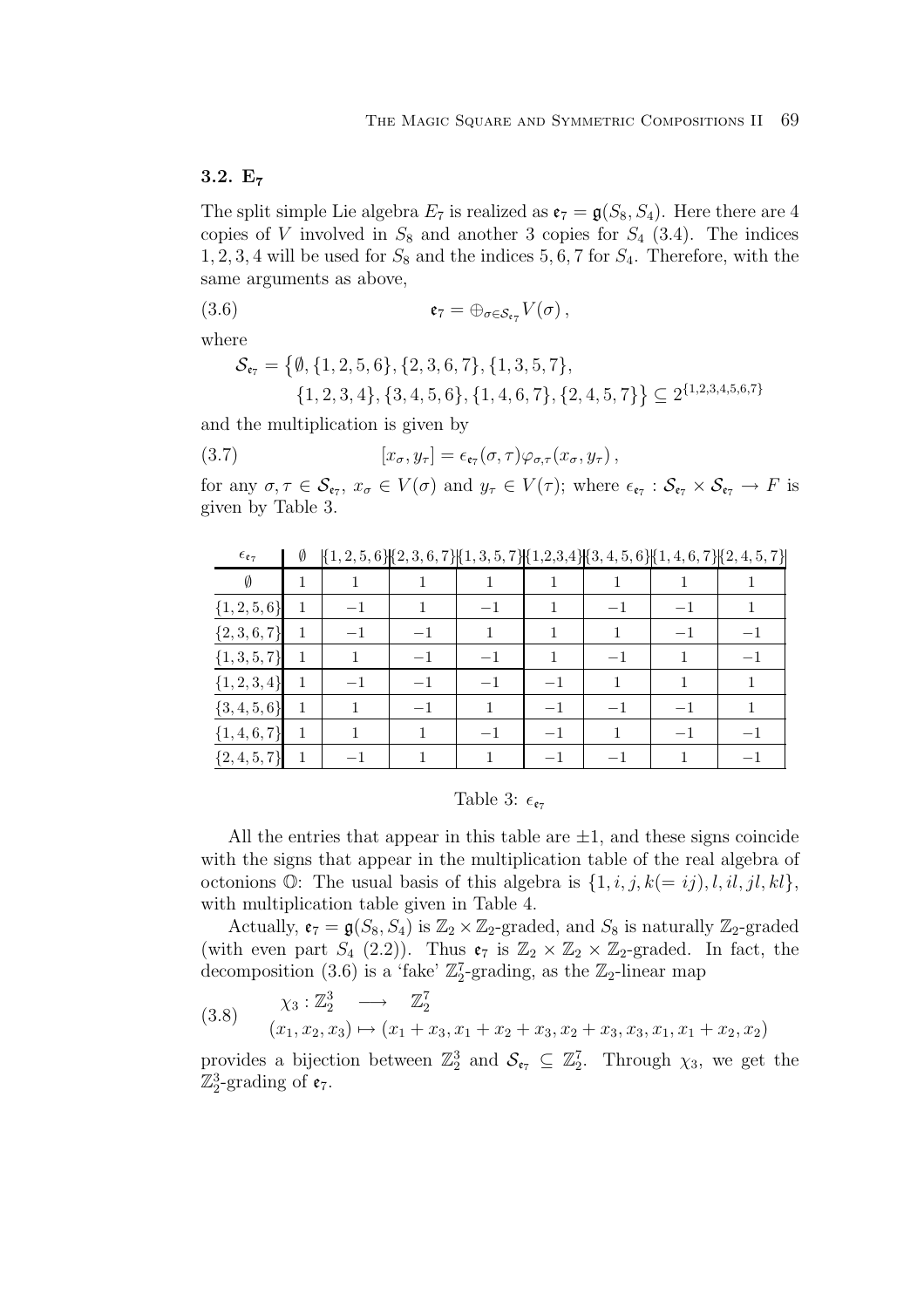|                  |                  | i         |                  | $\boldsymbol{k}$ |         | il               | jl        | kl               |
|------------------|------------------|-----------|------------------|------------------|---------|------------------|-----------|------------------|
| 1                | 1                | $\dot{i}$ | j                | $\boldsymbol{k}$ | l       | $il\,$           | jl        | kl               |
| $\dot{i}$        | $\dot{i}$        | $-1$      | $\boldsymbol{k}$ | $\overline{-}$   | il      |                  | $-kl$     | jl               |
| $\boldsymbol{j}$ | j                | $-k$      | $^{-1}$          | $\it i$          | jl      | kl               |           | $-i l$           |
| $\boldsymbol{k}$ | $\boldsymbol{k}$ | j         | $-2$             | $-1$             | kl      | $-jl$            | il        |                  |
| $\iota$          | l                | $-i l$    | $-il$            | $-kl$            | $^{-1}$ | $\dot{\imath}$   | j         | $\boldsymbol{k}$ |
| $il\,$           | il               | l         | $-kl$            | jl               | $-i$    | $-1$             | $-k$      | $\boldsymbol{k}$ |
| $jl\,$           | jl               | kl        | l                | $-i\ell$         | $-j$    | $\boldsymbol{k}$ | $^{-1}$   |                  |
| kl               | kl               | $-jl$     | $il\,$           | $\mathfrak l$    | $-k$    | $-j$             | $\dot{i}$ |                  |

Table 4: The Octonions

Following [1],  $\mathbb{O}$  is a *twisted group algebra*  $\mathbb{O} = \mathbb{R}_{\phi}[\mathbb{Z}_2^3]$ . This is the algebra defined on the group algebra  $\mathbb{R}[\mathbb{Z}_2^3]$  (with basis  $\{e^x : x \in \mathbb{Z}_2^3\}$  and multiplication determined by  $e^x e^y = e^{x+y}$ , but with a new multiplication of the basic elements:  $e^x \cdot e^y = \phi(x, y)e^{x+y}$  for any  $x, y \in \mathbb{Z}_2^3$ , where  $\phi(x, y) =$  $(-1)^{f(x,y)}$  and  $f: \mathbb{Z}_2^3 \times \mathbb{Z}_2^3 \to \mathbb{Z}_2$  is given by

(3.9) 
$$
f(x,y) = \left(\sum_{i\geq j} x_i y_j\right) + x_1 y_2 y_3 + x_2 y_1 y_3 + x_3 y_1 y_2,
$$

for  $x = (x_1, x_2, x_3), y = (y_1, y_2, y_3)$  in  $\mathbb{Z}_2^3$ . (There is a discrepancy here with respect to [1] due to the fact that these authors work with the basis  $\{1, i, j, k, l, li, lj, lk\}$ .) One can check easily that identifying i with  $(1, 0, 0)$ , j with  $(0, 1, 0)$  and k with  $(0, 0, 1)$  one recovers Table 4.

Note that through  $\chi_3$ , this identifies i with  $\{1, 2, 5, 6\}$ , j with  $\{2, 3, 6, 7\}$ and k with  $\{1, 2, 3, 4\}$ . Moreover  $\mathcal{S}_{\epsilon_7} = \chi_3(\mathbb{Z}_2^3)$  and

(3.10) 
$$
\epsilon_{\mathfrak{e}_7}(\sigma,\tau) = (-1)^f \big( x_3^{-1}(\sigma), x_3^{-1}(\tau) \big)
$$

for any  $\sigma, \tau \in \mathcal{S}_{\varepsilon_7}$ , thus providing a closed formula for  $\epsilon_{\varepsilon_7}$ .

Also, the split Lie algebra of type  $D_6$  is realized as  $\mathfrak{d}_6 = \mathfrak{g}(S_4, S_4)$ , a subalgebra of  $\mathfrak{e}_7 = \mathfrak{g}(S_8, S_4)$ . Thus, by restriction, one gets

(3.11) 
$$
\mathfrak{d}_6 = \bigoplus_{\sigma \in \mathcal{S}_{\mathfrak{d}_6}} V(\sigma),
$$

where

$$
\mathcal{S}_{\mathfrak{d}_6} = \left\{ \emptyset, \{1, 2, 5, 6\}, \{2, 3, 6, 7\}, \{1, 3, 5, 7\} \right\} \subseteq 2^{\{1, 2, 3, 5, 6, 7\}}.
$$

and the multiplication is given by

(3.12) 
$$
[x_{\sigma}, y_{\tau}] = \epsilon_{\mathfrak{d}_{6}}(\sigma, \tau) \chi_{\sigma, \tau}(x_{\sigma}, y_{\tau}),
$$

for any  $\sigma, \tau \in \mathcal{S}_{\mathfrak{d}_6}$ ,  $x_{\sigma} \in V(\sigma)$  and  $y_{\tau} \in V(\tau)$ ; where  $\epsilon_{\mathfrak{d}_6} : \mathcal{S}_{\mathfrak{d}_6} \times \mathcal{S}_{\mathfrak{d}_6} \to F$  is given by the left top corner of Table 3.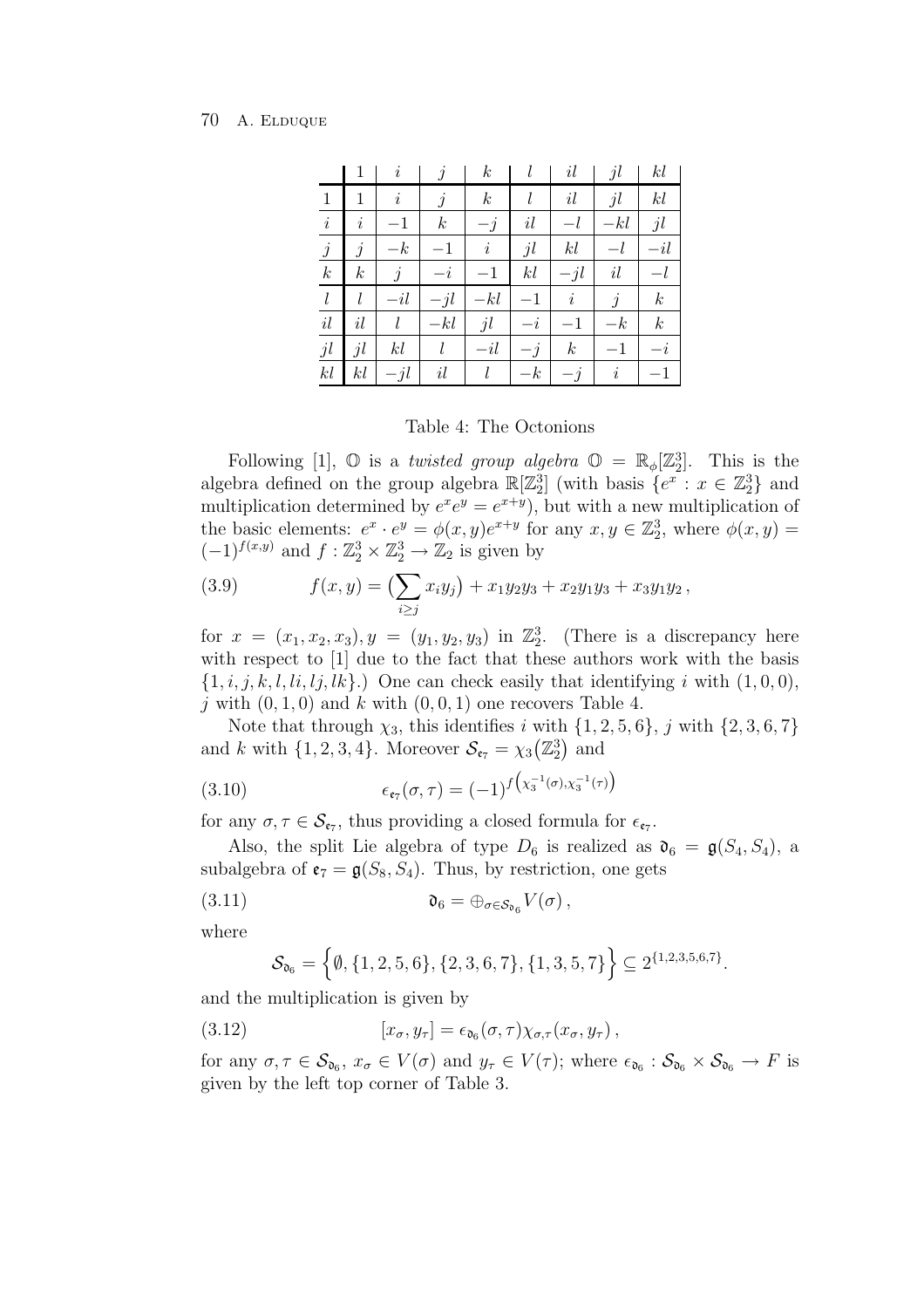Therefore, we may consider the  $\mathbb{Z}_2$ -linear map:

(3.13) 
$$
\chi_2: \mathbb{Z}_2^2 \longrightarrow \mathbb{Z}_2^6 \left( \cong 2^{\{1,2,3,5,6,7\}} \right)
$$

$$
(x_1, x_2) \mapsto (x_1, x_1 + x_2, x_2, x_1, x_1 + x_2, x_2)
$$

and the map  $f' : \mathbb{Z}_2^2 \times \mathbb{Z}_2^2 \to \mathbb{Z}_2$  given by

$$
f'((x_1,x_2),(y_1,y_2)) = x_1y_1 + x_2(y_1+y_2).
$$

Then,  $\mathcal{S}_{\mathfrak{d}_6} = \chi_2(\mathbb{Z}_2^2)$  and

(3.14) 
$$
\epsilon_{\mathfrak{d}_6}(\sigma,\tau) = (-1)^{f'} \big( x_2^{-1}(\sigma), x_2^{-1}(\tau) \big)
$$

for any  $\sigma, \tau \in \mathcal{S}_{\mathfrak{d}_6}$ , thus providing a closed formula too for  $\epsilon_{\mathfrak{d}_6}$ .

# **3.3. E<sup>8</sup>**

All the arguments for  $E_7$  can be easily extended to  $E_8$ . The split simple Lie algebra  $E_8$  is realized as  $\mathfrak{e}_8 = \mathfrak{g}(S_8, S_8)$ . Here there are 4 copies of V involved in the first  $S_8$  and another 4 copies for the second  $S_8$ . The indices 1, 2, 3, 4 will be used for the first  $S_8$  and the indices 5, 6, 7, 8 for the second  $S_8$ . Therefore, with the same arguments as above,

(3.15) 
$$
\mathfrak{e}_8 = \bigoplus_{\sigma \in \mathcal{S}_{\mathfrak{e}_8}} V(\sigma),
$$

where

$$
\mathcal{S}_{\epsilon_8} = \left\{ \emptyset, \{1, 2, 5, 6\}, \{2, 3, 6, 7\}, \{1, 3, 5, 7\}, \{1, 2, 3, 4\}, \{3, 4, 5, 6\}, \{1, 4, 6, 7\}, \{2, 4, 5, 7\}, \{3, 4, 7, 8\}, \{1, 4, 5, 8\}, \{2, 4, 6, 8\}, \{5, 6, 7, 8\}, \{1, 2, 7, 8\}, \{2, 3, 5, 8\}, \{1, 3, 6, 8\} \right\}
$$
\n
$$
\subseteq 2^{\{1, 2, 3, 4, 5, 6, 7, 8\}}.
$$

and the multiplication is given by

(3.16) 
$$
[x_{\sigma}, y_{\tau}] = \epsilon_{\epsilon_8}(\sigma, \tau) \varphi_{\sigma, \tau}(x_{\sigma}, y_{\tau}),
$$

for any  $\sigma, \tau \in \mathcal{S}_{\epsilon_8}, x_{\sigma} \in V(\sigma)$  and  $y_{\tau} \in V(\tau)$ ; where  $\epsilon_{\epsilon_8} : \mathcal{S}_{\epsilon_8} \times \mathcal{S}_{\epsilon_8} \to F$  is given by Table 5.

The  $\pm$  signs that appear in Table 5 are the same as those that appear in the corresponding entry of the multiplication table of  $\mathbb{O} \oplus \mathbb{O} = \mathbb{O} \otimes_{\mathbb{R}} \mathbb{R}[\varepsilon]$ (with  $\mathbb{R}[\varepsilon] = \mathbb{R}1 \oplus \mathbb{R}\varepsilon$  and  $\varepsilon^2 = 1$ ) in the basis

$$
\{1 \otimes 1, i \otimes 1, j \otimes 1, k \otimes 1, l \otimes 1, (il) \otimes 1, (jl) \otimes 1, (kl) \otimes 1, 1 \otimes \varepsilon, i \otimes \varepsilon, j \otimes \varepsilon, k \otimes \varepsilon, -l \otimes \varepsilon, -(il) \otimes \varepsilon, -(jl) \otimes \varepsilon, -(kl) \otimes \varepsilon\}
$$

(Note the minus signs of the last four elements.)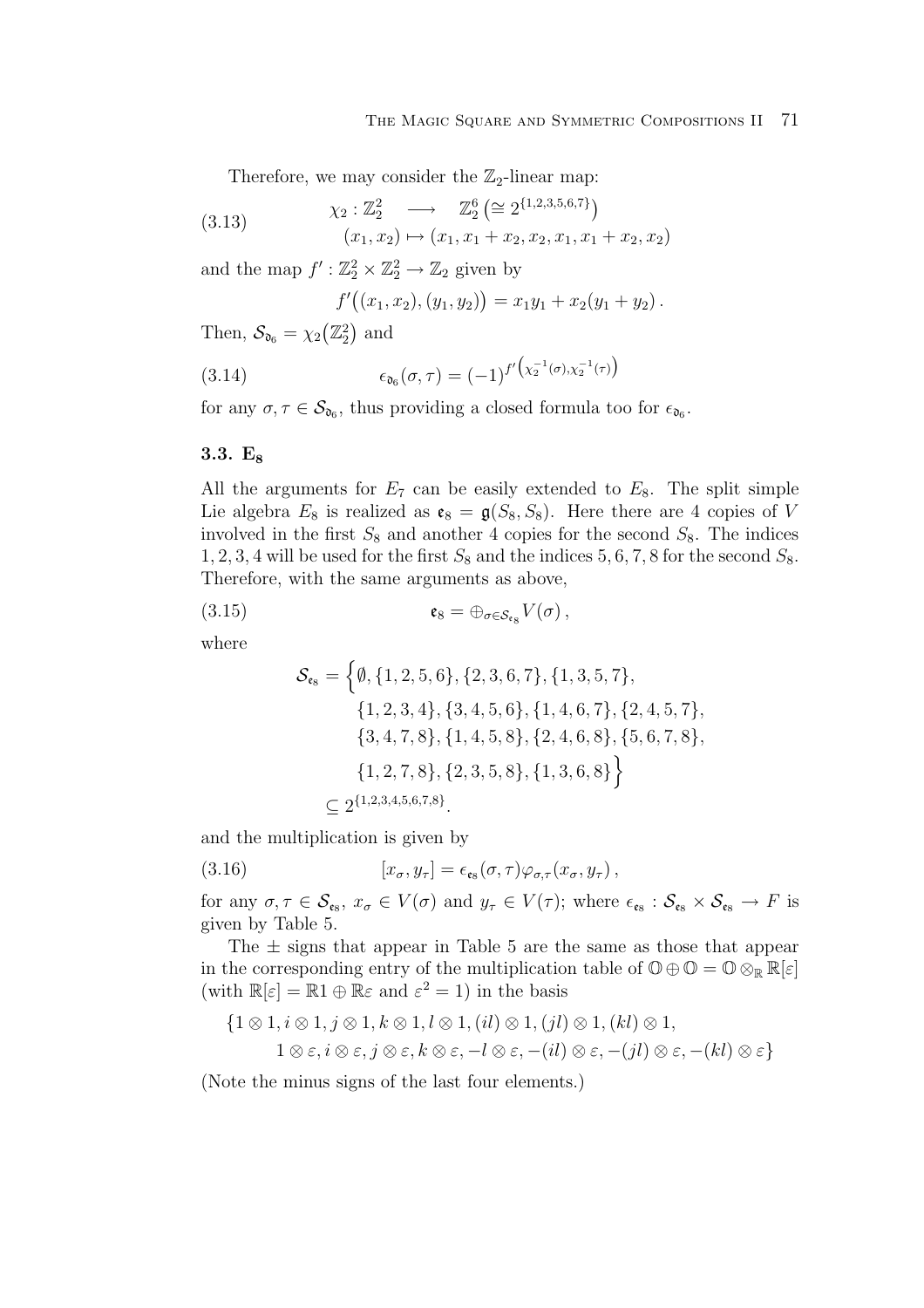| $\epsilon_{\mathfrak{e}_8}$ | $\emptyset$  | $\overline{2}$<br>$\bf 5$<br>$\,6$ | 3<br>6<br>$\overline{7}$ | 3<br>$\overline{5}$<br>7 | $\overline{2}$<br>3<br>4 | 3<br>4<br>$\overline{5}$<br>$\,6\,$ | 4<br>$\overline{6}$<br>$\overline{7}$ | 4<br>$\overline{5}$<br>$\overline{7}$ | 4<br>$\overline{7}$<br>8 | 4<br>$\overline{5}$<br>8 | $\overline{4}$<br>$\overline{6}$<br>$8\,$ | 6<br>$\overline{7}$<br>$8\,$ | $\overline{2}$<br>$\overline{7}$<br>$8\,$ | 3<br>$\overline{5}$<br>8 | 3<br>$\,6$<br>$8\,$ |
|-----------------------------|--------------|------------------------------------|--------------------------|--------------------------|--------------------------|-------------------------------------|---------------------------------------|---------------------------------------|--------------------------|--------------------------|-------------------------------------------|------------------------------|-------------------------------------------|--------------------------|---------------------|
| $\emptyset$                 | $\mathbf{1}$ | $\mathbf{1}$                       | $\mathbf{1}$             | $\mathbf{1}$             | $\mathbf{1}$             | $\,1$                               | $\mathbf{1}$                          | $\mathbf{1}$                          | $\mathbf{1}$             | $\mathbf{1}$             | $\mathbf{1}$                              | $\mathbf{1}$                 | $\,1$                                     | $\mathbf{1}$             | $\mathbf{1}$        |
| $\{1, 2, 5, 6\}$            | $\mathbf{1}$ | $-1$                               | $\mathbf{1}$             | $-1$                     | $\mathbf{1}$             | $-1\,$                              | $-1$                                  | $\mathbf{1}$                          |                          | $\mathbf{1}$             | $-1$                                      | $\mathbf{1}$                 | $-1$                                      | $-1$                     | $\mathbf{1}$        |
| $\{2,3,6,7\}$               | $\mathbf{1}$ | $-1$                               | $-1$                     | $\mathbf{1}$             | $\mathbf{1}$             | $\mathbf{1}$                        | $-1$                                  | $-1$                                  | $-1$                     |                          | $\mathbf{1}$                              | $\mathbf{1}$                 | $\mathbf{1}$                              | $-1$                     | $-1$                |
| $\{1, 3, 5, 7\}$            | $\mathbf{1}$ | $\mathbf{1}$                       | $-1\,$                   | $-1\,$                   | $\mathbf{1}$             | $-1$                                | $\mathbf{1}$                          | $-1$                                  | $\mathbf{1}$             | $-1$                     |                                           | $\,1\,$                      | $-1$                                      | $\mathbf{1}$             | $-1$                |
| $\{1, 2, 3, 4\}$            | $\mathbf{1}$ | $-1$                               | $-1\,$                   | $-1\,$                   | $-1$                     | $\,1$                               | $\mathbf{1}$                          | $\mathbf{1}$                          | $\,1$                    | $\mathbf{1}$             | $\mathbf{1}$                              |                              | $-1\,$                                    | $-1$                     | $-1$                |
| $\{3, 4, 5, 6\}$            | $\mathbf{1}$ | $\mathbf{1}$                       | $-1\,$                   | $\mathbf{1}$             | $-1$                     | $-1$                                | $-1$                                  | $\mathbf{1}$                          | $-1$                     | $\mathbf{1}$             | $-1$                                      | $\mathbf{1}$                 |                                           | $\mathbf{1}$             | $^{-1}$             |
| $\{1,4,6,7\}$               | 1            | $\mathbf{1}$                       | $\mathbf{1}$             | $-1\,$                   | $-1$                     | $\mathbf{1}$                        | $-1$                                  | $-1$                                  | $-1$                     | $^{-1}$                  | $1\,$                                     | $\mathbf{1}$                 | $-1$                                      |                          | $\mathbf{1}$        |
| $\{2,4,5,7\}$               | $\mathbf{1}$ | $-1$                               | $\mathbf{1}$             | $\mathbf{1}$             | $-1$                     | $-1$                                | $\mathbf{1}$                          | $-1\,$                                | $\mathbf{1}$             | $-1$                     | $-1\,$                                    | $\mathbf{1}$                 | $\mathbf{1}$                              | $-1$                     |                     |
| ${3, 4, 7, 8}$              | $\mathbf{1}$ |                                    | $\mathbf{1}$             | $-1$                     | $-1$                     | $\,1\,$                             | $\mathbf{1}$                          | $-1$                                  | $-1$                     | $\mathbf{1}$             | $-1$                                      | $-1$                         | $1\,$                                     | $\mathbf{1}$             | $-1$                |
| $\{1,4,5,8\}$               | $\mathbf{1}$ | $-1$                               |                          | $\mathbf{1}$             | $-1$                     | $-1$                                | $\mathbf{1}$                          | $\mathbf{1}$                          | $-1$                     | $-1$                     | $\mathbf{1}$                              | $-1\,$                       | $-1$                                      | $\mathbf{1}$             | $\mathbf{1}$        |
| ${2, 4, 6, 8}$              | $\mathbf{1}$ | $\mathbf{1}$                       | $-1\,$                   |                          | $-1$                     | $\mathbf{1}$                        | $-1$                                  | $\mathbf{1}$                          | $\mathbf{1}$             | $-1$                     | $-1$                                      | $-1\,$                       | $\mathbf{1}$                              | $-1$                     | $\mathbf{1}$        |
| $\{5,6,7,8\}$               | $\mathbf{1}$ | $-1$                               | $-1\,$                   | $-1$                     |                          | $-1$                                | $-1$                                  | $-1$                                  | $\mathbf{1}$             | $\mathbf{1}$             | $\mathbf{1}$                              | $-1$                         | $\mathbf{1}$                              | $\mathbf{1}$             | $\mathbf{1}$        |
| $\{1, 2, 7, 8\}$            | $\mathbf{1}$ | $\mathbf{1}$                       | $-1$                     | $\mathbf{1}$             | $\mathbf{1}$             |                                     | $\mathbf{1}$                          | $-1$                                  | $-1$                     | $\mathbf{1}$             | $-1$                                      | $-1$                         | $-1$                                      | $-1$                     | $\mathbf{1}$        |
| $\{2,3,5,8\}$               | $\mathbf{1}$ | $\mathbf{1}$                       | $\mathbf{1}$             | $-1\,$                   | $\mathbf{1}$             | $-1$                                |                                       | $\mathbf{1}$                          | $-1$                     | $-1$                     | $\mathbf{1}$                              | $-1$                         | $\mathbf{1}$                              | $-1$                     | $-1$                |
| $\{1, 3, 6, 8\}$            | $\mathbf{1}$ | $-1$                               | $\mathbf 1$              | $\mathbf{1}$             | $\mathbf{1}$             | $\mathbf{1}$                        | $-1$                                  |                                       | $\mathbf{1}$             | $^{-1}$                  | $-1$                                      | $-1$                         | $-1$                                      | $\mathbf{1}$             | $-1$                |

Table 5:  $\epsilon_{\mathfrak{e}_8}$ 

Working with this basis,  $\mathbb{O} \otimes_{\mathbb{R}} \mathbb{R}[\varepsilon]$  is shown to be isomorphic to the twisted group algebra  $\mathbb{R}_{\Phi}[\mathbb{Z}_{2}^{4}]$ , with  $\Phi(x, y) = (-1)^{g(x, y)}$  for  $x, y \in \mathbb{Z}_{2}^{4}$ , where

$$
g((x_1, x_2, x_3, x_4), (y_1, y_2, y_3, y_4))
$$
  
=  $f((x_1, x_2, x_3), (y_1, y_2, y_3)) + x_3y_4 + x_4y_3$   
=  $\left(\sum_{1 \le j \le i \le 3} x_iy_j\right) + x_3y_4 + x_4y_3 + x_1y_2y_3 + x_2y_1y_3 + x_3y_1y_2,$ 

with f as in (3.9). The isomorphism carries  $i \otimes 1$  to  $(1, 0, 0, 0)$ ,  $j \otimes 1$  to  $(0, 1, 0, 0), l \otimes 1$  to  $(0, 0, 1, 0)$  and  $1 \otimes \varepsilon$  to  $(0, 0, 0, 1)$ ; so that, for instance,  $l \otimes \varepsilon$  goes to

$$
(-1)^{g\big((0,0,1,0),(0,0,0,1)\big)}(0,0,1,1) = -(0,0,1,1).
$$

As for  $e_7$ , consider the  $\mathbb{Z}_2$ -linear map

$$
(3.17) \quad (x_1, x_2, x_3, x_4) \mapsto (x_1 + x_3 + x_4, x_1 + x_2 + x_3 + x_4, x_2 + x_3 + x_4, x_4)
$$
  

$$
x_3 + x_4, x_1 + x_4, x_1 + x_2 + x_4, x_2 + x_4, x_4)
$$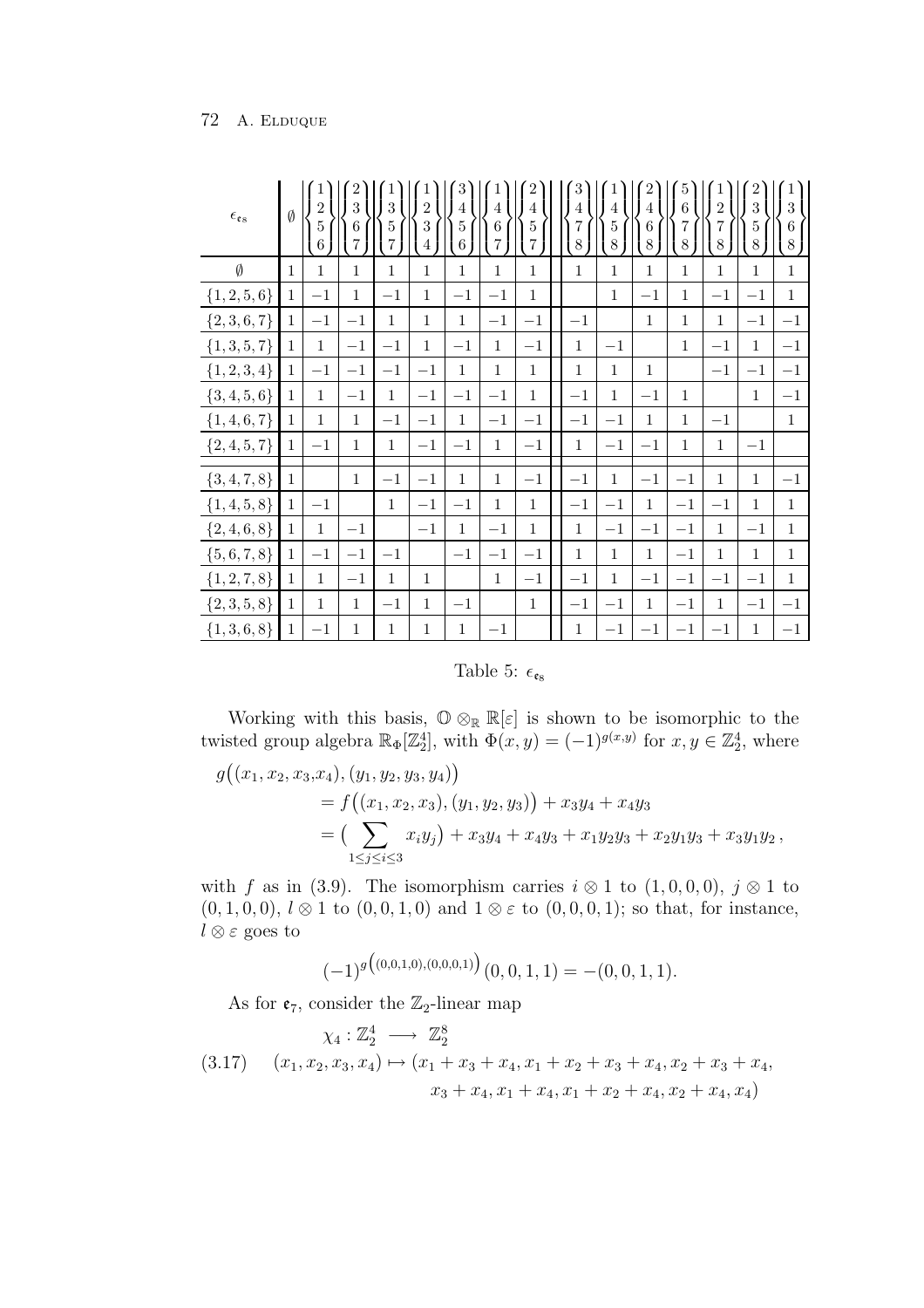which satisfies that  $\mathcal{S}_{\epsilon_8} = \chi_4\left(\mathbb{Z}_2^4 \setminus \{(0,0,0,1)\}\right)$  and

(3.18) 
$$
\epsilon_{\epsilon_8}(\sigma,\tau) = (-1)^{g(\chi_4^{-1}(\sigma),\chi_4^{-1}(\tau))}
$$

for any  $\sigma, \tau \in \mathcal{S}_{\epsilon_8}$ , which gives a closed formula for  $\epsilon_{\epsilon_8}$ .

**Remark 3.19** The models thus constructed for the split  $E_7$  and  $E_8$  are strongly related to a very interesting combinatorial construction previously given by A. Grishkov in [21]. To see this, take a basis  $\{v, w\}$  of V with  $\langle v|w \rangle = 1$  and denote by  $\{v_i, w_i\}$  the copy of this basis in  $V_i$ . Take, for instance,  $\sigma = \{1, 2, 7, 8\}$  and  $\tau = \{1, 7, 8\} \subseteq \sigma$ ; then the element  $(\sigma, \tau)$ in Grishkov's construction correspond to the element  $v_1 \otimes w_2 \otimes v_7 \otimes v_8$  in our  $V(\sigma) \subset \mathfrak{e}_8$ . It is hoped that this will make Grishkov's construction to appear more natural. In [21] one has to choose an identification of the Moufang loop  $M_7$  consisting of the elements  $\{\pm 1, \pm i, \pm j \pm k, \pm l, \pm il, \pm jl, \pm kl\}$ in  $\mathbb{O}$  with  $\pm \mathcal{S}_{\epsilon_7}$  and another of the Moufang loop  $M_8 = M_7 \times \mathbb{Z}_2$  with  $\pm\bigl(\mathcal{S}_{\epsilon_8}\cup\bigl\{\{1,2,3,4,5,6,7,8\}\bigr\}\bigr)$ , but no hint is given as how to perform this subtle point. Here such identifications have been explicitly given.

**Remark 3.20** The referee has kindly suggested nice interpretations of  $S_{\epsilon_7}$  $\{\emptyset\}$  as the set of quadrilaterals of the Fano projective plane  $\mathbb{Z}_2\mathbb{P}^2$ , and of  $\mathcal{S}_{\textbf{e}s} \setminus \{\emptyset\}$  as the set of affine planes in the affine space  $\mathbb{Z}_2^3$ , once the set  $\{1, 2, 3, 4, 5, 6, 7\}$  is suitably identified with the set of points of the Fano plane, and  $\{1, 2, 3, 4, 5, 6, 7, 8\}$  with  $\mathbb{Z}_2^3$ .

For instance, identify the set  $\{1, 2, 3, 4, 5, 6, 7\}$  with the set of points of the Fano plane (i.e., the nonzero elements in  $\mathbb{Z}_2^3$ ) as follows:

$$
(3.21) \t1 \leftrightarrow (1,0,1) \t2 \leftrightarrow (1,1,1) \t3 \leftrightarrow (0,1,1) \t4 \leftrightarrow (0,0,1) 5 \leftrightarrow (1,0,0) \t6 \leftrightarrow (1,1,0) \t7 \leftrightarrow (0,1,0)
$$

Then the elements of  $\mathcal{S}_{\epsilon_7} \setminus \{\emptyset\}$  are precisely the sets of vertices of the quadrilaterals (the complements of the lines) in the Fano plane. By projective duality, these quadrilateral (or better, their complementary lines) are in bijection with the set of points of the Fano plane, and this leads to the bijection of  $\mathcal{S}_{\epsilon_7} \setminus \{\emptyset\}$  and  $\mathbb{Z}_2^3 \setminus \{(0,0,0)\}$  given by  $\chi_3$  in (3.8).

Also, the set  $\{1, 2, 3, 4, 5, 6, 7, 8\}$  may be identified with  $\mathbb{Z}_2^3$  by means of (3.21), together with  $8 \leftrightarrow (0,0,0)$ . If l is a line in  $\mathbb{Z}_2\mathbb{P}^2 \simeq \mathbb{Z}_2^3 \setminus \{0\},$ then  $l \cup \{(0,0,0)\}\$  is an affine plane in  $\mathbb{Z}_2^3$  through the origin. On the other hand, if q is a quadrilateral in  $\mathbb{Z}_2 \mathbb{P}^2$ , then q is an affine plane in  $\mathbb{Z}_2^3$  which does not contain the origin. The elements in  $\mathcal{S}_{\epsilon_8} \setminus \{\emptyset\}$  are precisely the affine planes in  $\mathbb{Z}_2^3$ , and with our identification  $(3.21)$ , for any  $(a_1, a_2, a_3, a_4) \in \mathbb{Z}_2^4$ ,  $\chi_4(a_1, a_2, a_3, a_4)$ , considered as a subset of  $\{1, 2, 3, 4, 5, 6, 7, 8\}$ , and hence of  $\mathbb{Z}_2^3$ , is precisely the affine plane with equation  $a_1x + a_2y + a_3z + a_4 = 1$ .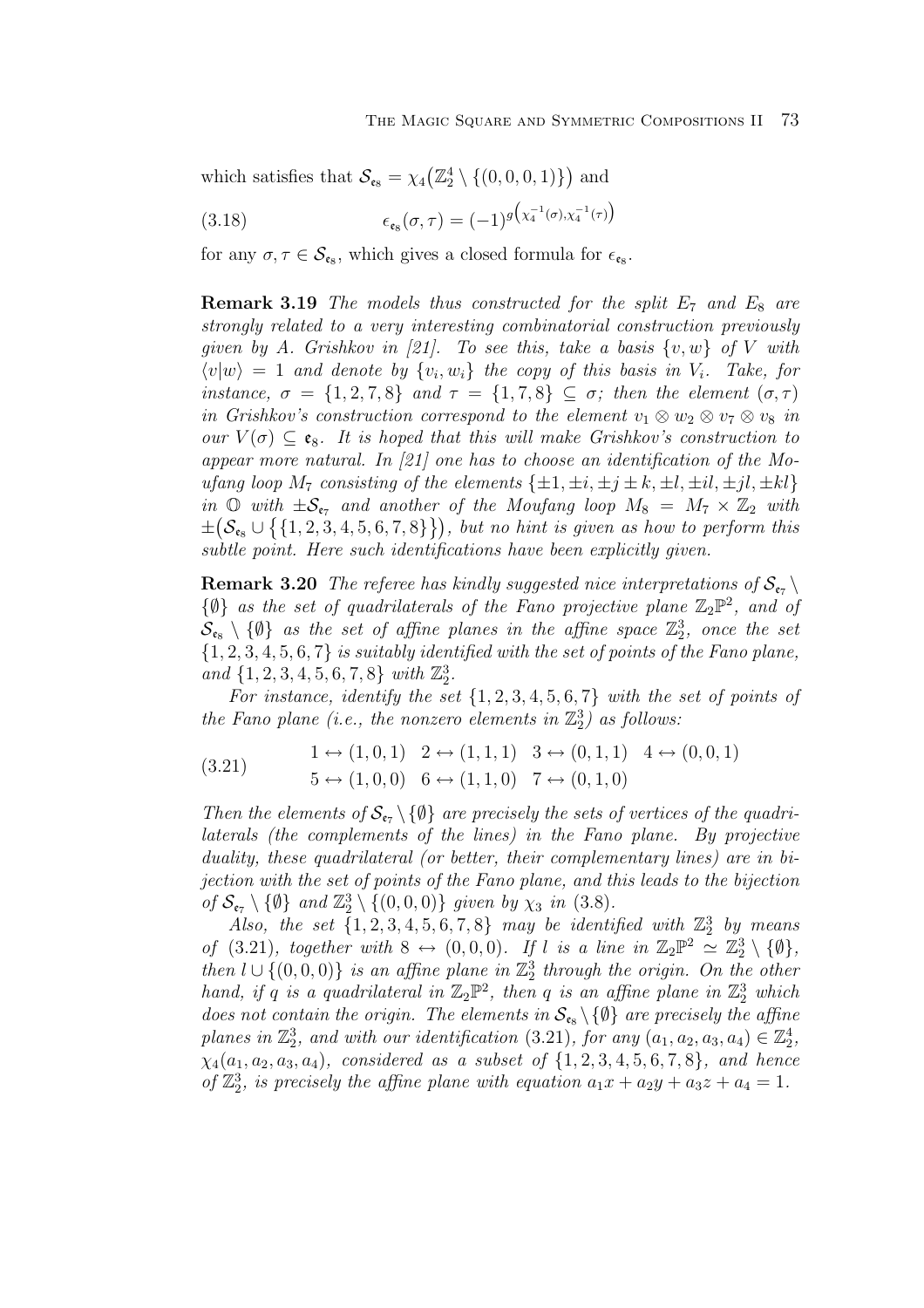## **3.4. E<sup>6</sup>**

For  $E_6$  things are a bit more involved, partly because it does not contain a subalgebra isomorphic to  $\mathfrak{sp}(V)^6$ . Let  $K = F \times F$  be the split two dimensional unital composition algebra and let  $S_2$  be the associated para-Hurwitz algebra. Thus  $S_2$  has a basis  $\{e^+, e^-\}$  with multiplication given by

$$
e^{\pm} \bullet e^{\pm} = e^{\mp}, \qquad e^{\pm} \bullet e^{\mp} = 0,
$$

and with norm given by  $q(e^{\pm}) = 0$  and  $q(e^+, e^-) = 1$ . The orthogonal Lie algebra  $\mathfrak{o}(S_2, q)$  is spanned by  $\phi = \sigma_{e^-, e^+}$ , which satisfies  $\phi(e^{\pm}) = \pm e^{\pm}$ , and the triality Lie algebra is

$$
\mathfrak{tri}(S_2,\bullet,q)=\{(\alpha\phi,\beta\phi,\gamma\phi):\alpha,\beta,\gamma\in F,\ \alpha+\beta+\gamma=0\}\,.
$$

Besides,

$$
t_{e^-,e^+} = \left(\sigma_{e^-,e^+}, \frac{1}{2}q(e^-,e^+)id - r_{e^-}l_{e^+}, \frac{1}{2}q(e^-,e^+)id - l_{e^-}r_{e^+}\right)
$$
  
=  $\left(\phi, -\frac{1}{2}\phi, -\frac{1}{2}\phi\right).$ 

Let  $\mathfrak{t}_2 = \{(\alpha_0, \alpha_1, \alpha_2) \in F^3 : \alpha_0 + \alpha_1 + \alpha_2 = 0\}$ , which is a two-dimensional abelian Lie algebra. For any  $\sigma \in \mathcal{S}_{\mathfrak{f}_4} \setminus \{\emptyset, \{1, 2, 3, 4\}\}\,$  consider the element  $a_{\sigma} \in \mathfrak{t}_2$  given by  $a_{\sigma} = a_{\bar{\sigma}}$ , where  $\bar{\sigma} = \{1, 2, 3, 4\} \setminus \sigma$ , and

$$
a_{\{1,2\}} = (1, -\frac{1}{2}, -\frac{1}{2}), \quad a_{\{2,3\}} = (-\frac{1}{2}, 1, -\frac{1}{2}), \quad a_{\{1,3\}} = (-\frac{1}{2}, -\frac{1}{2}, 1).
$$

Consider too the  $\sigma$ -action of  $\mathfrak{t}_2$  on  $E = S_2 = Fe^+ + Fe^-$  defined by

$$
(\alpha_0, \alpha_1, \alpha_2).e^{\pm} = \pm \alpha_i e^{\pm},
$$

where  $i = 0$  for  $\sigma = \{1, 2\}$  or  $\{3, 4\}$ ,  $i = 1$  for  $\sigma = \{2, 3\}$  or  $\{1, 4\}$ , and  $i = 2$ for  $\sigma = \{1, 3\}$  or  $\{2, 4\}.$ 

Then, the split Lie algebra  $E_6$  is realized as  $\mathfrak{g}(S_8, S_2)$  which, according to  $(1.6)$ , is described as:

(3.22) 
$$
\mathfrak{e}_6 = \bigoplus_{\sigma \in \mathcal{S}_{\mathfrak{f}_4}} \tilde{V}(\sigma),
$$

where

$$
\begin{cases} \tilde{V}(\emptyset) = \mathfrak{sp}(V)^4 \oplus \mathfrak{t}_2 \\ \tilde{V}(\{1, 2, 3, 4\}) = V(\{1, 2, 3, 4\}) \left(= V_1 \otimes V_2 \otimes V_3 \otimes V_4\right) \\ \tilde{V}(\sigma) = V(\sigma) \otimes E \quad \text{for any } \sigma \in \mathcal{S}_{\mathfrak{f}_4}, \ \sigma \neq \emptyset, \{1, 2, 3, 4\}. \end{cases}
$$

The vector space  $\tilde{V}(\sigma)$  is a module for  $\mathfrak{sp}(V)^4 \oplus \mathfrak{t}_2$  by means of the natural action of  $\mathfrak{sp}(V)^4$  on  $V(\sigma)$  and the  $\sigma$ -action of  $\mathfrak{t}_2$  on E if  $\sigma \in \mathcal{S}_{\mathfrak{f}_4} \setminus \{ \emptyset, \{1, 2, 3, 4\} \}.$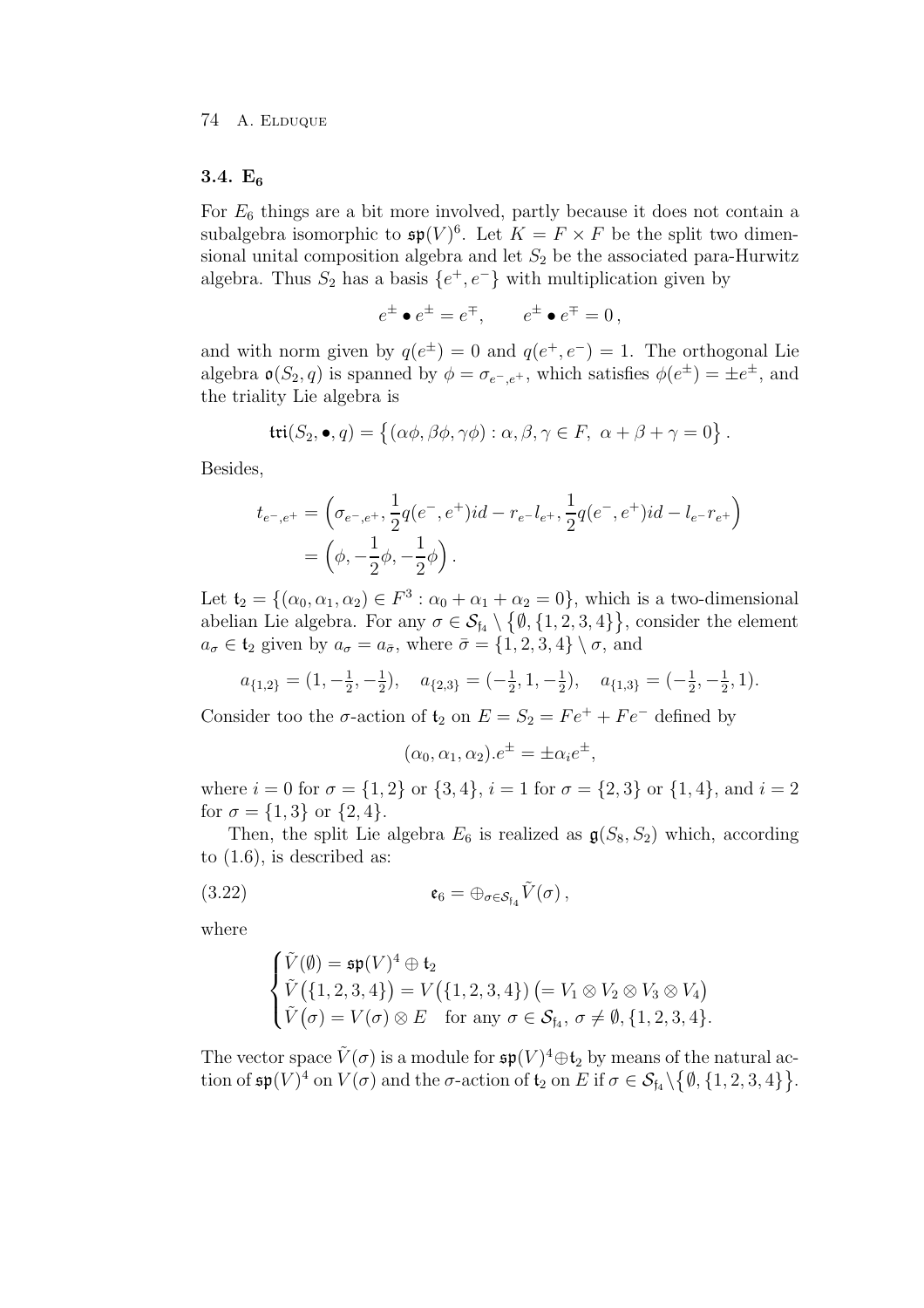Finally, take the bilinear maps  $\varphi_{\sigma,\tau}$  defined in (2.17) and define the new bilinear maps

$$
\tilde{\varphi}_{\sigma,\tau} : \tilde{V}(\sigma) \times \tilde{V}(\tau) \to \tilde{V}(\sigma + \tau) ,
$$

for  $\sigma, \tau \in \mathcal{S}_{\text{f}_4}$ , as follows:

- $\tilde{\varphi}_{\emptyset,\emptyset}$  is the Lie bracket in the direct sum  $\mathfrak{sp}(V)^4\oplus \mathfrak{t}_2$ .
- For any  $\emptyset \neq \sigma \in \mathcal{S}_{\mathfrak{f}_4}$ ,  $\tilde{\varphi}_{\emptyset,\sigma} = -\tilde{\varphi}_{\sigma,\emptyset}$  is given by the action of  $\mathfrak{sp}(V)^4 \oplus \mathfrak{t}_2$ on  $\tilde{V}(\sigma)$ . (sp $(V)^4$  acts on  $V(\sigma)$  and, if present,  $t_2$  on E by means of the  $\sigma$ -action.)
- $\tilde{\varphi}_{\{1,2,3,4\},\{1,2,3,4\}} = \varphi_{\{1,2,3,4\},\{1,2,3,4\}}.$
- For any  $\sigma \in \mathcal{S}_{\mathfrak{f}_4} \setminus \{ \emptyset, \{1, 2, 3, 4\} \},\$

$$
\tilde{\varphi}_{\{1,2,3,4\},\sigma}(x_{\{1,2,3,4\}},y_{\sigma}\otimes e)=\varphi_{\{1,2,3,4\},\sigma}(x_{\{1,2,3,4\}},y_{\sigma})\otimes e
$$

$$
=\tilde{\varphi}_{\sigma,\{1,2,3,4\}}(y_{\sigma}\otimes e,x_{\{1,2,3,4\}})
$$

for any  $x_{\{1,2,3,4\}} \in V(\{1,2,3,4\}) = \tilde{V}(\{1,2,3,4\}), y_{\sigma} \in V(\sigma)$  and  $e \in E$ .

• For any  $\sigma \in S_{\mathfrak{f}_4} \setminus \{ \emptyset, \{1, 2, 3, 4\} \},$  so  $\sigma = \{i, j\}$  for some  $i, j \in \mathfrak{f}_4$  $\{1, 2, 3, 4\}$ , and any  $v_i, w_i \in V_i$ ,  $v_j, w_j \in V_j$ , and  $\nu, \nu' \in \{+, -\}$ :

$$
\tilde{\varphi}_{\sigma,\sigma}(v_i \otimes v_j \otimes e^{\nu}, w_i \otimes w_j \otimes e^{\nu'})
$$
  
=  $\delta_{\nu,-\nu'}(\varphi_{\sigma,\sigma}(v_i \otimes v_j, w_i \otimes w_j) + \nu \langle v_i|w_i \rangle \langle v_j|w_j \rangle a_{\sigma}),$ 

which belongs to  $\mathfrak{sp}(V)^4 \oplus \mathfrak{t}_2 = \tilde{V}(\emptyset)$ , where  $\delta$  is the Kronecker delta; while, with  $\bar{\sigma} = \{1, 2, 3, 4\} \setminus \sigma$  as before,

$$
\tilde{\varphi}_{\sigma,\bar{\sigma}}(x_{\sigma} \otimes e^{\nu}, y_{\bar{\sigma}} \otimes e^{\nu'}) = \delta_{\nu,-\nu'} \varphi_{\sigma,\bar{\sigma}}(x_{\sigma}, y_{\bar{\sigma}}) \in \tilde{V}(\{1,2,3,4\}),
$$

for any  $x_{\sigma} \in V(\sigma)$ ,  $y_{\bar{\sigma}} \in V(\bar{\sigma})$ .

• Finally, for any  $\sigma, \tau \in \mathcal{S}_{\mathfrak{f}_4} \setminus \{ \emptyset, \{1, 2, 3, 4\} \}$  with  $\tau \neq \sigma, \bar{\sigma}$ ,

$$
\tilde{\varphi}_{\sigma,\tau}\left(x_{\sigma}\otimes e^{\nu},y_{\tau}\otimes e^{\nu'}\right)=\delta_{\nu,\nu'}\varphi_{\sigma,\tau}\left(x_{\sigma},y_{\tau}\right)\otimes e^{-\nu}
$$

for any  $x_{\sigma} \in V(\sigma)$ ,  $y_{\tau} \in V(\tau)$  and  $\nu, \nu' \in \{+, -\}.$ 

Again, the multiplication in  $\mathfrak{e}_6 = \mathfrak{g}(S_8, S_2)$  is given by

(3.23) 
$$
[x_{\sigma}, y_{\tau}] = \epsilon_{\epsilon_6}(\sigma, \tau) \tilde{\varphi}(x_{\sigma}, y_{\tau}),
$$

for any  $\sigma, \tau \in \mathcal{S}_{\mathfrak{f}_4}, x_{\sigma} \in \tilde{V}(\sigma), y_{\tau} \in \tilde{V}(\tau)$ , where

$$
\epsilon_{\epsilon_6}(\sigma,\tau) = \begin{cases} \frac{1}{2}\epsilon_{\mathfrak{f}_4}(\sigma,\tau) & \text{if } \sigma,\tau \in \mathcal{S}_{\mathfrak{f}_4} \setminus \{ \emptyset, \{1,2,3,4\} \}, \tau = \sigma \text{ or } \tau = \bar{\sigma}, \\ \epsilon_{\mathfrak{f}_4}(\sigma,\tau) & \text{otherwise.} \end{cases}
$$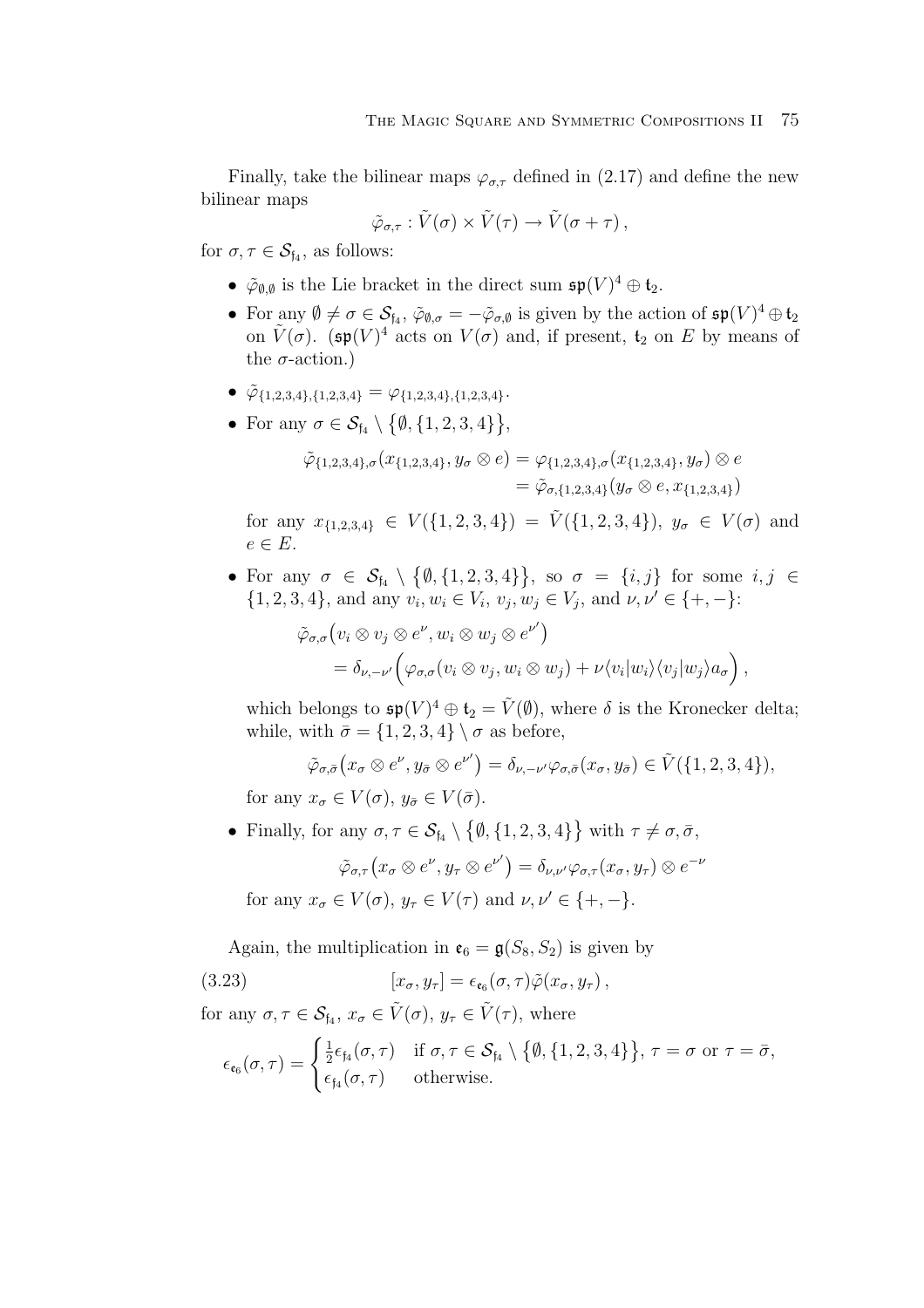**Remark 3.24** Note that in characteristic 3,  $a_{\{1,2\}} = a_{\{2,3\}} = a_{\{1,3\}} =$  $(1, 1, 1)$ , and hence  $\hat{\mathfrak{e}}_6 = [\mathfrak{e}_6, \mathfrak{e}_6] = \bigoplus_{\sigma \in \mathcal{S}_{64}} \hat{V}(\sigma)$ , with  $\hat{V}(\sigma) = \hat{V}(\sigma)$  for any  $\sigma \neq \emptyset$ , but with  $\hat{V}(\emptyset) = \mathfrak{sp}(V)^4 \oplus \hat{\mathfrak{t}}_2$ , where  $\hat{\mathfrak{t}}_2 = Fa_{\{1,2\}}$ . Actually, the Lie algebra obtained by taking the  $\mathbb{Z}\text{-span}$  of a Chevalley basis of the complex simple Lie algebra of type  $E_6$ , and then tensoring with a field of characteristic three, is no longer simple, but has a one dimensional center (see, for instance, [9], or  $(33, \S3)$ . Modulo this center, one has a simple Lie algebra of dimension 77, which is isomorphic to  $\hat{\mathfrak{e}}_6$ , and  $\mathfrak{e}_6$  is isomorphic to the Lie algebra of derivations  $Der(\hat{\mathfrak{e}}_6)$ .

Also, the split Lie algebra  $A_5$  is realized as  $\mathfrak{a}_5 = \mathfrak{g}(S_4, S_2)$ , a subalgebra of  $\mathfrak{e}_6 = \mathfrak{g}(S_8, S_2)$ . Thus, by restriction, one gets

(3.25) 
$$
\mathfrak{a}_5 = \bigoplus_{\sigma \in \mathcal{S}_{\varepsilon_3}} \hat{V}(\sigma),
$$

where  $\hat{V}(\emptyset) = \mathfrak{sp}(V)^3 \oplus \mathfrak{t}_2$  and  $\hat{V}(\sigma) = \tilde{V}(\sigma)$  for any  $\emptyset \neq \sigma \in \mathcal{S}_{\mathfrak{c}_3}$ , and the multiplication is given by

(3.26) 
$$
[x_{\sigma}, y_{\tau}] = \epsilon_{\mathfrak{a}_5}(\sigma, \tau) \tilde{\varphi}(x_{\sigma}, y_{\tau}),
$$

for any  $\sigma, \tau \in \mathcal{S}_{c_3}, x_{\sigma} \in \hat{V}(\sigma), y_{\tau} \in \hat{V}(\tau)$ , with

$$
\epsilon_{\mathfrak{a}_5}(\sigma,\tau) = \begin{cases} \frac{1}{2}\epsilon_{\mathfrak{c}_3}(\sigma,\tau) & \text{if } \sigma = \tau \neq \emptyset, \\ \epsilon_{\mathfrak{c}_3}(\sigma,\tau) & \text{otherwise.} \end{cases}
$$

Also here, if the characteristic is 3,  $a_5$  is no longer simple, since it contains the simple codimension one ideal  $\hat{\mathfrak{a}}_5 = [\mathfrak{a}_5, \mathfrak{a}_5]$ , which is isomorphic to the projective special linear algebra  $\mathfrak{psl}_6(F)$ . It can be checked that  $\mathfrak{a}_5$  is isomorphic to the projective general linear algebra  $\mathfrak{pgl}_6(F)$ .

**Remark 3.27** In concluding this section, let us remark that the models of the exceptional simple Lie algebras obtained provide, in particular, very easy descriptions of the exceptional root systems, different from the description in [7]. Thus, for instance, for  $E_8$ , take a symplectic basis  $\{v_i, w_i\}$ of  $V_i$   $(i = 1, ..., 8)$  (that is,  $\langle v_i | w_i \rangle = 1$ ). Then the vector space  $\mathfrak{h}_8 =$  $span\{\gamma_{v_i,w_i}: i=1,\ldots,8\}$   $(\subseteq V(\emptyset) = \bigoplus_{i=1}^8 \mathfrak{sp}(V_i))$  is a Cartan subalgebra of  $e_8$ . Since  $\gamma_{v_i,w_i}(v_i) = -v_i$ ,  $\gamma_{v_i,w_i}(w_i) = w_i$ , and hence also  $[\gamma_{v_i,w_i}, \gamma_{v_i,w_i}] =$  $-2\gamma_{v_i,v_i}$  and  $[\gamma_{v_i,w_i},\gamma_{w_i,w_i}]=2\gamma_{w_i,w_i}$ , let  $\varepsilon_i:\mathfrak{h}_8\to F$  be the linear map given by  $\varepsilon_i(\gamma_{v_i,w_j}) = \delta_{ij}$  for any  $1 \leq i, j \leq 8$ . The description of  $\mathfrak{e}_8$  in 3.15 shows that the corresponding root system is

$$
\Phi = \{\pm 2\varepsilon_i : i = 1, ..., 8\}
$$
  

$$
\cup \{\pm \varepsilon_{i_1} \pm \varepsilon_{i_2} \pm \varepsilon_{i_3} \pm \varepsilon_{i_4} : \sigma = \{i_1, i_2, i_3, i_4\} \in \mathcal{S}_{\varepsilon_8} \setminus \{\emptyset\}\}.
$$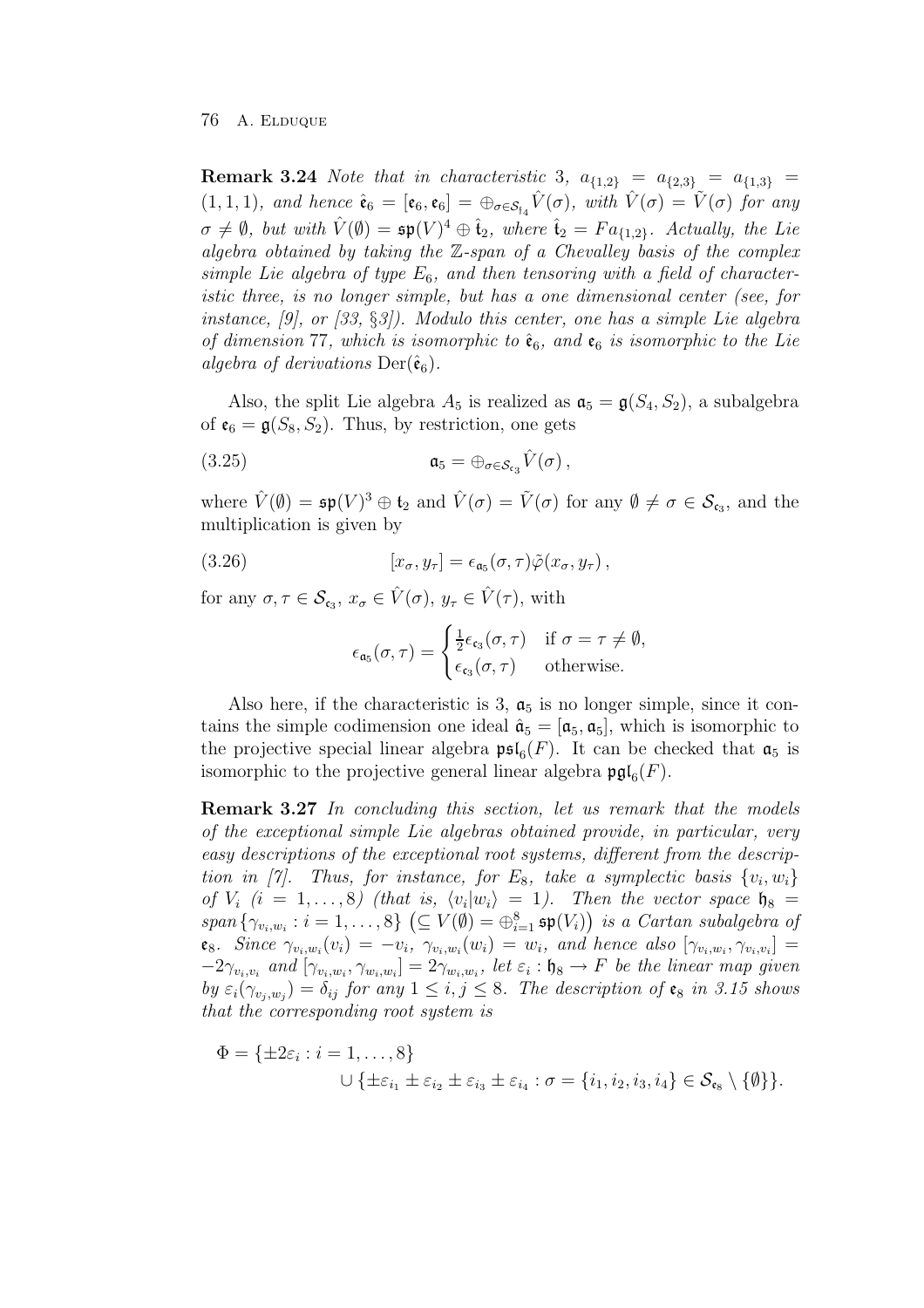Alternatively (see Remark 3.20), if the points of the affine space  $\mathbb{Z}_2^3$  are numbered from 1 to 8, then

$$
\Phi = \{\pm 2\varepsilon_i : i = 1, \dots, 8\}
$$
  

$$
\cup \{\pm \varepsilon_{i_1} \pm \varepsilon_{i_2} \pm \varepsilon_{i_3} \pm \varepsilon_{i_4} : \sigma = \{i_1, i_2, i_3, i_4\} \text{ is an affine plane in } \mathbb{Z}_2^3\}.
$$

Using the lexicographic order with  $0 < \varepsilon_1 < \varepsilon_2 < \cdots < \varepsilon_8$ , the simple system of roots is  $\Delta = {\alpha_1, \ldots, \alpha_8}$  (numbering as in [7]) with  $\alpha_1 = -\varepsilon_1 - \varepsilon_4 - \varepsilon_6 + \varepsilon_7$ ,  $\alpha_2 = 2\varepsilon_2, \, \alpha_3 = 2\varepsilon_1, \, \alpha_4 = -\varepsilon_1 - \varepsilon_2 - \varepsilon_3 + \varepsilon_4, \, \alpha_5 = 2\varepsilon_3, \, \alpha_6 = -\varepsilon_3 - \varepsilon_4 - \varepsilon_5 + \varepsilon_6,$  $\alpha_7 = 2\varepsilon_5$  and  $\alpha_8 = -\varepsilon_5 - \varepsilon_6 - \varepsilon_7 + \varepsilon_8$ . (For  $\varepsilon_7$  it is enough to suppress here  $\varepsilon_8$ ) and  $\alpha_8$  above or, alternatively, the points of the Fano plane can be numbered from 1 to 7, and the root system of  $e_7$  becomes  $\{\pm 2\varepsilon_i : i = 1, \ldots, 7\} \cup \{\pm \varepsilon_{i_1} \pm \varepsilon_{i_2}\}$  $\varepsilon_{i_2} \pm \varepsilon_{i_3} \pm \varepsilon_{i_4} : \sigma = \{i_1, i_2, i_3, i_4\}$  is a quadrilateral in  $\mathbb{Z}_2\mathbb{P}^2\}$ .)

# **4. Freudenthal triple systems**

Freudenthal [19, 20] obtained the exceptional simple Lie algebras in terms of some triple systems, later called Freudenthal triple systems. Actually, if  $T$  is such a system, the direct sum of two copies of  $T$  becomes a Lie triple system, and hence the odd part of a  $\mathbb{Z}_2$ -graded Lie algebra. In this section, the exceptional split simple Freudenthal triple systems will be recovered from the models given in the previous section of the exceptional simple Lie algebras. For our purposes, the approach given by Yamaguti and Asano [32] of Freudenthal's construction is more suitable.

Let us first recall some definitions and results.

Let  $T$  be a vector space endowed with a nonzero alternating bilinear form  $(.|.) : T \times T \to F$ , and a triple product  $T \times T \times T \to T$ :  $(x, y, z) \mapsto [xyz]$ . Then  $(T, [\ldots], (\ldots])$  is said to be a *symplectic triple system* (see [32]) if it satisfies the following identitities:

$$
(4.1a) \t [xyz] = [yxz]
$$

(4.1b)  $[xyz] - [xzy] = (x|z)y - (x|y)z + 2(y|z)x$ 

(4.1c) 
$$
[xy[uvw]] = [[xyu]vw] + [u[xyv]w] + [uv[xyw]]
$$

(4.1d) 
$$
([xyu]|v) + (u|[xyv]) = 0
$$

for any elements  $x, y, z, u, v, w \in T$ .

Note that (4.1b) can be written as

(4.2) 
$$
[xyz] - [xzy] = \psi_{x,y}(z) - \psi_{x,z}(y)
$$

with  $\psi_{x,y}(z)=(x|z)y + (y|z)x$ . (The maps  $\psi_{x,y}$  span the symplectic Lie algebra  $\mathfrak{sp}(T)$ .)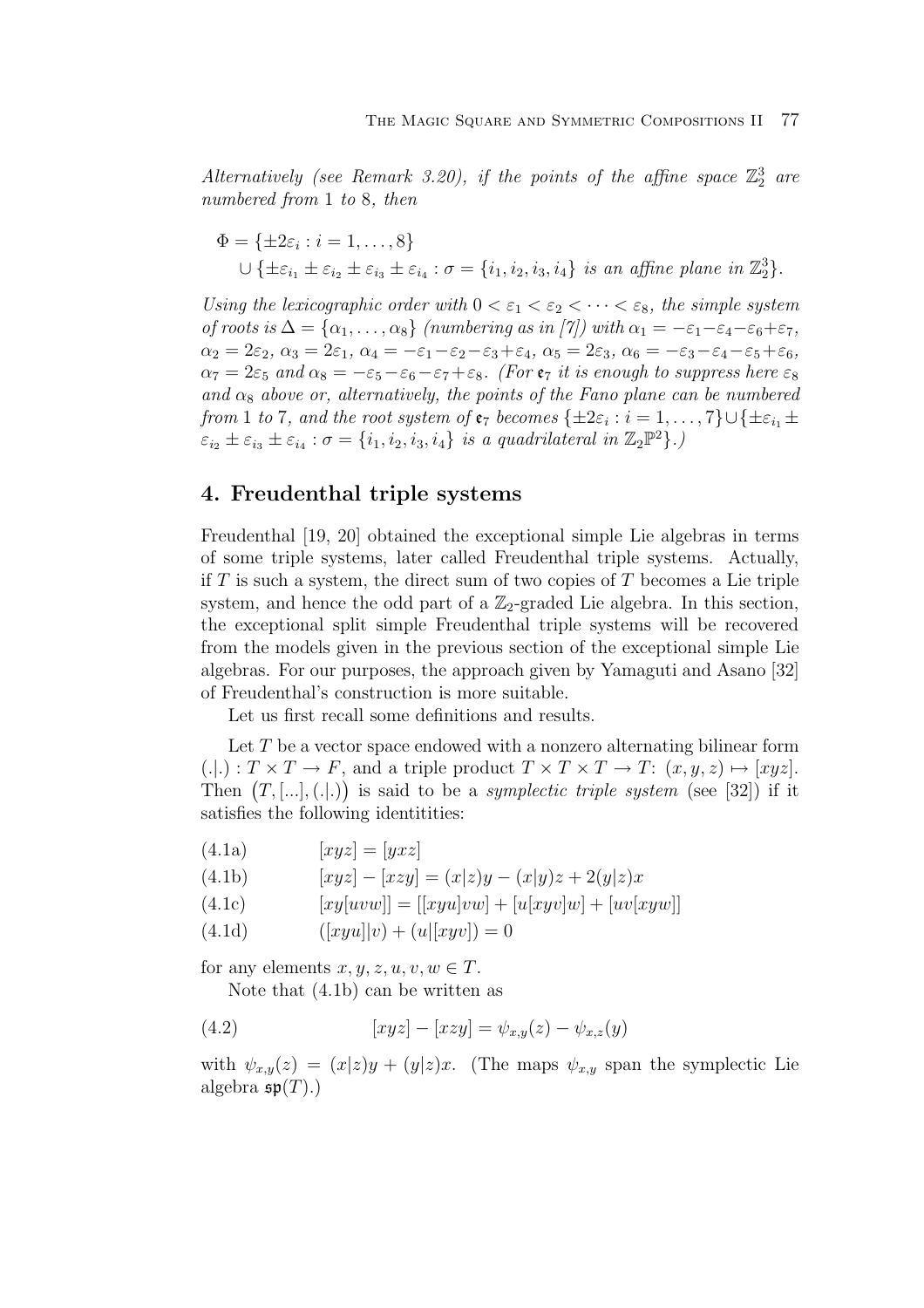Also, (4.1c) is equivalent to  $d_{x,y} = [xy]$  being a derivation of the triple system. Let inder(T) be the linear span of  $\{d_{x,y} : x, y \in T\}$ , which is a Lie subalgebra of  $End(T)$ . For any  $x, y, z, a, b \in T$ , by (4.1b) and (4.1c),

$$
(4.3) \quad 0 = [xy([zab] - [zba])] - (z|b)[xya] + (z|a)[xyb] - 2(a|b)[xyz]
$$
  
\n
$$
= ([[xyz]ab] - [[xyz]ba]) + ([z[xya]b] - [zb[xya]])
$$
  
\n
$$
+ ([za[xyb]] - [z[xyb]a]) - (z|b)[xya] + (z|a)[xya] - 2(a|b)[xyz]
$$
  
\n
$$
= (([xyz][b) + (z|[xyb]))a - (([xyz][a) + (z|[xya]))b
$$
  
\n
$$
+ 2(([xya][b) + (a|[xyb]))z.
$$

Hence, if dim  $T \geq 3$ , (4.1d) (that is, inder(T)  $\subseteq \mathfrak{sp}(T)$ ) follows from (4.1b) and (4.1c). Also, with  $a = z$  (4.3) gives

$$
3\big(([xya]|b) + (a|[xyb])\big) = 0,
$$

so the same applies if the characteristic of  $F$  is  $\neq 3$ . This was already noted, over fields of characteristic 0, in [32]. However, this is no longer true if the characteristic of F is 3 and dim  $T = 2$ . First, notice that in this case, the right hand side of (4.1b) becomes

$$
(x|z)y + (y|x)z + (z|y)x
$$

which is 0, since it is skew symmetric on its arguments and dim  $T = 2$ . Hence  $(4.1a)$  and  $(4.1b)$  merely say that [...] is symmetric on its arguments.

As a counterexample in characteristic 3, take  $T = Fa + Fb$  with  $(a|b)=1$ and [...] determined by  $[aaa] = [bbb] = [abb] = 0$  and  $[aab] = b$ . One checks easily that (4.1c) is satisfied, but  $d_{a,a} \notin \mathfrak{sp}(T)$ , so (4.1d) is not satisfied.

Symplectic triple systems are strongly related to a particular kind of  $\mathbb{Z}_2$ -graded Lie algebras:

**Theorem 4.4** Let  $(T, [\ldots], (\ldots])$  be a symplectic triple system and let  $(V, \langle \ldots \rangle)$ be a two dimensional vector space endowed with a nonzero alternating bilinear form. Define the  $\mathbb{Z}_2$ -graded algebra  $\mathfrak{g} = \mathfrak{g}_{\bar{0}} \oplus \mathfrak{g}_{\bar{1}}$  with

$$
\begin{cases} \mathfrak{g}_{\bar{0}} = \text{inder}(T) \oplus \mathfrak{sp}(V) & (\text{direct sum of ideals}) \\ \mathfrak{g}_{\bar{1}} = T \otimes V \end{cases}
$$

and anticommutative multiplication given by:

- $\mathfrak{g}_{\bar{0}}$  is a Lie subalgebra of  $\mathfrak{g}$ ,
- $\mathfrak{g}_{\bar{0}}$  acts naturally on  $\mathfrak{g}_{\bar{1}}$ ; that is

 $[d, x \otimes v] = d(x) \otimes v, \qquad [s, x \otimes v] = x \otimes s(v),$ 

for any  $d \in \text{inder}(T)$ ,  $s \in \mathfrak{sp}(V)$ ,  $x \in T$ , and  $v \in V$ .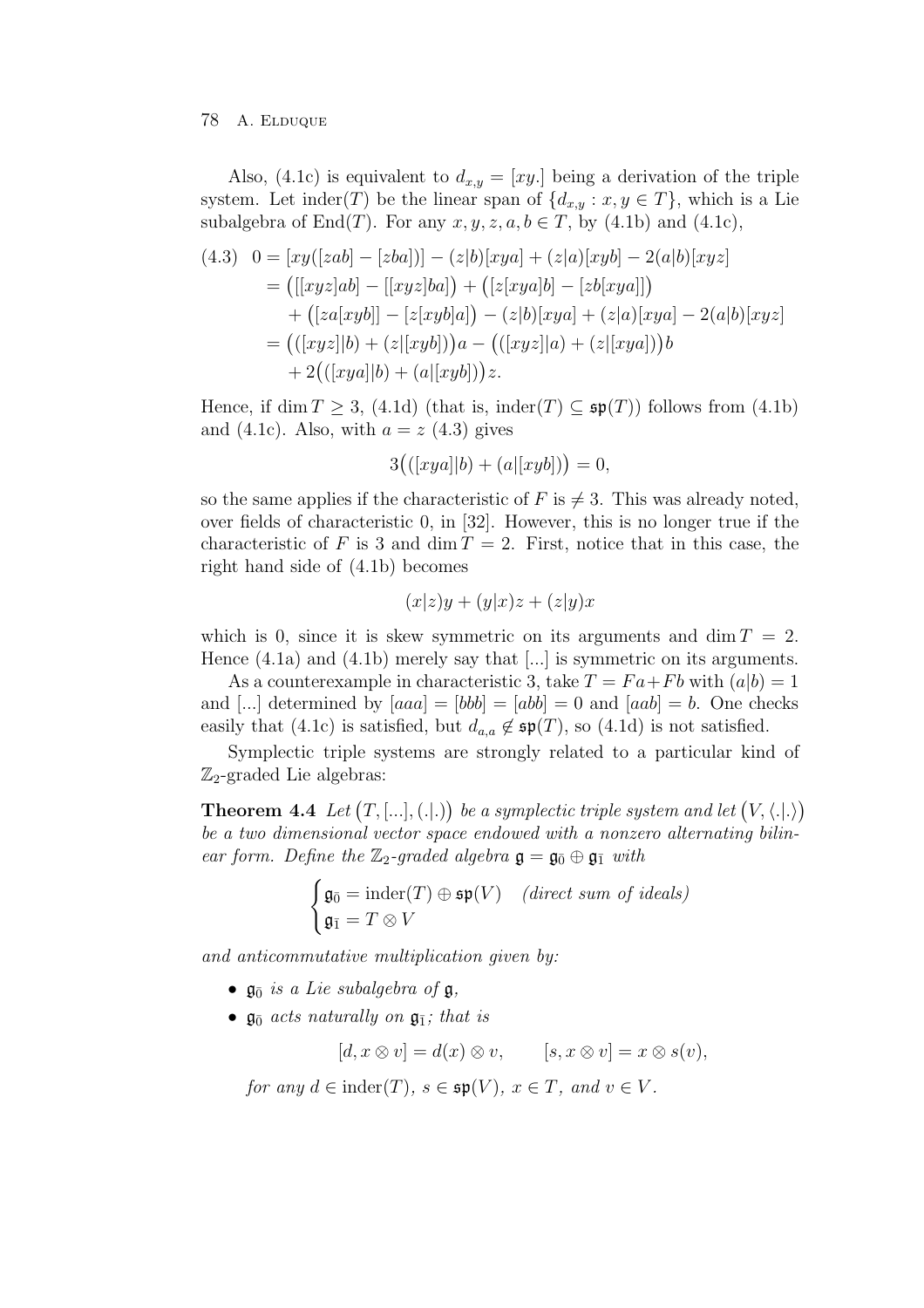• For any  $x, y \in T$  and  $u, v \in V$ :

(4.5) 
$$
[x \otimes u, y \otimes v] = \langle u|v \rangle d_{x,y} + (x|y)\gamma_{u,v}
$$

where  $\gamma_{u,v} = \langle u | . \rangle v + \langle v | . \rangle u$ .

Then g is a Lie algebra.

Conversely, given a  $\mathbb{Z}_2$ -graded Lie algebra  $\mathfrak{g} = \mathfrak{g}_{\bar{0}} \oplus \mathfrak{g}_{\bar{1}}$  with

$$
\begin{cases} \mathfrak{g}_{\bar{0}} = \mathfrak{s} \oplus \mathfrak{sp}(V) & (\text{direct sum of ideals}), \\ \mathfrak{g}_{\bar{1}} = T \otimes V & (\text{as a module for } \mathfrak{g}_{\bar{0}}), \end{cases}
$$

where T is a module for  $\mathfrak{s}$ , by  $\mathfrak{g}_{\bar{0}}$ -invariance of the Lie bracket, equation (4.5) is satisfied for an alternating bilinear form  $(.).$   $: T \times T \rightarrow F$  and a symmetric bilinear map  $d_{\dots} : T \times T \to \mathfrak{s}$ . Then, if (...) is not 0 and a triple product on T is defined by means of  $[xyz] = d_{x,y}(z)$ ,  $(T, [...] , (.))$  is a symplectic triple system.

**Proof.** This is a reformulation and extension of the results in [32, p. 256], suitable for our purposes. First, since  $[xy] \in \mathfrak{sp}(T)$  for any  $x, y \in T$ , a straightforward computation shows that the Jacobi identity holds in the algebra g.

Conversely, if  $\mathfrak{g} = (\mathfrak{s} \oplus \mathfrak{sp}(V)) \oplus (T \otimes V)$  is a Lie algebra as above, (4.1a) follows by the symmetry of  $d_{x,y}$ . Also, the Jacobi identity with an element of **s** and two basic tensors in  $T \otimes V$  shows that (.|.) and the map  $(x, y) \mapsto d_{x,y}$ are s-invariant and, in particular, one gets (4.1c). Finally, the Jacobi identity  $J(x \otimes w, y \otimes v, z \otimes v) = 0$  with  $x, y, z \in T$  and  $\langle v | w \rangle = 1$  gives (4.1b).

Note that the Lie algebra  $\mathfrak g$  in Theorem 4.4 is graded by the root system  $BC_1$  with grading subalgebra of type  $C_1$  (see [6]).

If  $\{v, w\}$  is a symplectic basis of V (notation as in the previous Theorem), so  $\langle v|w\rangle = 1$ , then with  $h = -\gamma_{v,w}$ ,  $e = \frac{1}{2}\gamma_{v,v}$  and  $f = -\frac{1}{2}\gamma_{w,w}$ ,  $\{h, e, f\}$  is a canonical basis of  $\mathfrak{sp}(V) \cong \mathfrak{sl}_2$  ([h, e] = 2e, [h, f] = −2f, [e, f] = h) with  $h(v) = v$ ,  $h(w) = -w$ . Hence the Lie algebra g above is 5-graded

$$
\mathfrak{g}=\mathfrak{g}_{-2}\oplus\mathfrak{g}_{-1}\oplus\mathfrak{g}_0\oplus\mathfrak{g}_1\oplus\mathfrak{g}_2,
$$

where  $\mathfrak{g}_i = \{x \in \mathfrak{g} : [h, x] = ix\}$  for any i. Here  $\mathfrak{g}_2 = Fe$ ,  $\mathfrak{g}_{-2} = Ff$ ,  $\mathfrak{g}_1 = T \otimes v$ ,  $\mathfrak{g}_{-1} = T \otimes w$  and  $\mathfrak{g}_0 = \mathfrak{s} \oplus Fh$ .

Now, let  $T$  be a vector space endowed with a nonzero alternating bilinear form  $(.): T \times T \to F$ , and a triple product  $T \times T \to T$ ,  $(x, y, z) \mapsto xyz$ .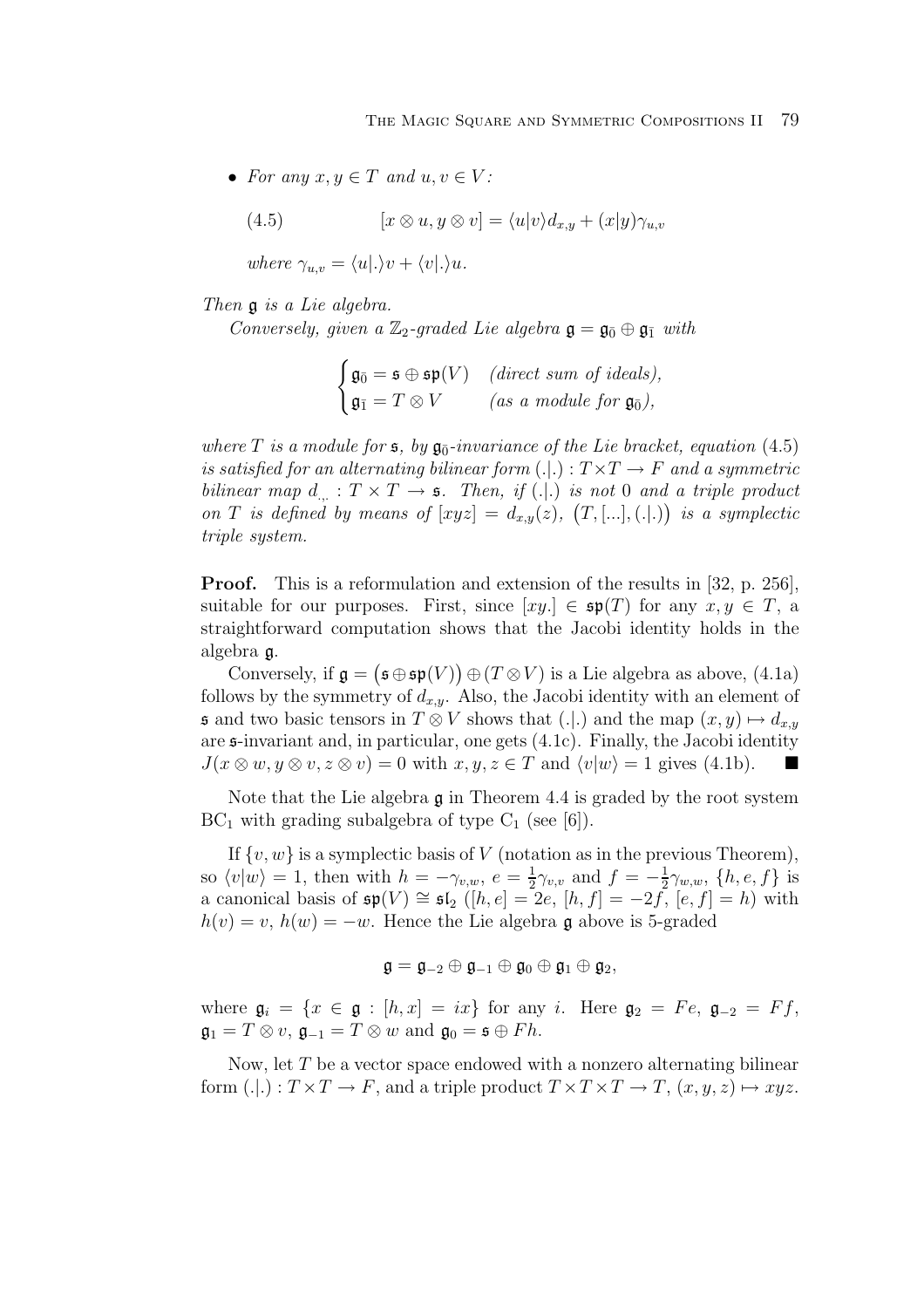## 80 A. ELDUQUE

Then  $(T, xyz, (.|.))$  is said to be a Freudenthal triple system (see [29, 18, 8]) if it satisfies:

- $(4.6a)$  xyz is symmetric in its arguments,
- $(4.6b)$   $(x|yzt)$  is symmetric in its arguments,
- (4.6c)  $(xyy)xz + (yxx)yz + (xyy|z)x + (yxx|z)y + (x|z)xyy + (y|z)yxx = 0$

for any  $x, y, z, t \in T$ .

Note that the bilinear form  $(.).$  is not assumed to be nondegenerate.

**Theorem 4.7** Let  $(.).$  be an alternating bilinear form on the vector space T and let xyz and  $[xyz]$  be two triple products on T related by  $xyz = [xyz]$  –  $\psi_{x,y}(z)$  for any  $x,y,z\in T$ . Then  $\bigl(T,xyz,(.\vert .)\bigr)$  is a Freudenthal triple system if and only if  $(T, [xyz], (.))$  is a symplectic triple system.

**Proof.** First assume that  $(T, [\ldots], (\ldots])$  is a symplectic triple system and define  $xyz = [xyz] - \psi_{x,y}(z)$  for any  $x, y, z \in T$ . Then  $xyz$  is symmetric in x and y since so are  $[xyz]$  and  $\psi_{x,y}$ , while (4.2) implies that  $xyz$  is symmetric in y and z, thus proving (4.6a). Also,  $(x|yzt)$  is symmetric in y, z and t and, since both [yz.] and  $\psi_{y,z}$  belong to  $\mathfrak{sp}(T)$ , it follows that  $(x|yzt)$  is symmetric too in x and t, proving (4.6b). Finally, with  $d_{x,y} = [xy]$  for any  $x, y \in T$ ,

$$
d_{x,xyy} = d_{x,d_{x,y}(y)} - d_{x,\psi_{x,y}(y)} = d_{x,d_{x,y}(y)} - (x|y)d_{x,y},
$$
  
\n
$$
d_{y,yxx} = d_{y,d_{y,x}(x)} - d_{y,\psi_{y,x}(x)} = d_{y,d_{x,y}(x)} + (x|y)d_{x,y},
$$

so by  $(4.1c)$ 

$$
d_{x,xyy} + d_{y,yxx} = d_{x,d_{x,y}(y)} + d_{d_{x,y}(x),y} = [d_{x,y}, d_{x,y}] = 0.
$$

Thus,

$$
d_{x,xyy} + d_{y,yxx} = 0
$$

for any  $x, y \in T$ , and this is equivalent to (4.6c).

Conversely, assume that  $(T, xyz, (.|.))$  is a Freudenthal triple system. Then  $(4.1a)$  and  $(4.1b)$  follow from  $(4.6a)$ , while  $(4.6a)$  and  $(4.6b)$  imply (4.1d). It is enough then to prove that  $d_{x,x} = [xx] : y \mapsto xxy + \psi_{x,x}(y)$ is a derivation of  $(T, [\dots])$  for any  $x \in T$ , and since  $d_{T,T} \subseteq \mathfrak{sp}(T)$ , it suffices to show that  $d_{x,x}$  is a derivation of the Freudenthal triple system or, equivalently, that

(4.8) 
$$
d_{x,x}(yyz) = 2(d_{x,x}(y))yz + yy(d_{x,x}(z))
$$

for any  $x, y, z \in T$ .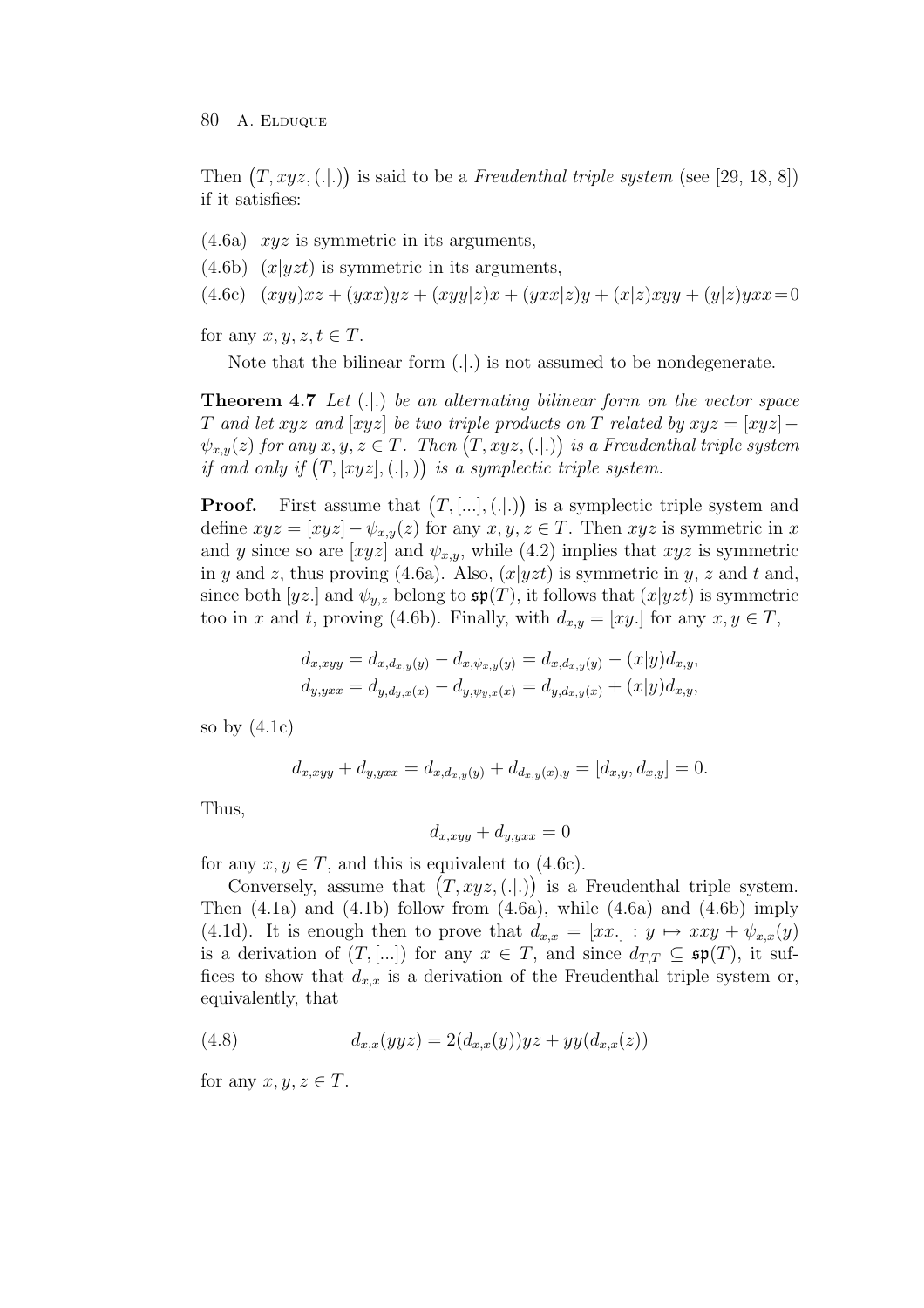Linearizing (4.6c) in y, then taking  $z = y$  and using (4.6a) and (4.6b) one obtains

(4.9) 
$$
2(xyt)xy + (yxx)yt + (xxt)yy + 2(xyt)y)x + (yxx|y)t + (txx|y)y + 2(x|y)xyt + (t|y)yxx = 0.
$$

Now, interchange x and y in  $(4.9)$  and subtract the result from  $(4.9)$  to get

(4.10) 
$$
(xxy)yt - (yyx)xt + yy(xxt) - xx(yyt) - (x|yyt)x + (y|xxt)y
$$

$$
+ 4(x|y)xyt + (t|y)yxx - (t|x)xyy = 0.
$$

Adding (4.10) and (4.6c) with  $z = t$  gives

$$
2(xxy)yt + yy(xxt) - xx(yyt) - 2(x|yyt)x + 4(x|y)xyt + 2(x|t)xyy = 0,
$$

which is equivalent to  $(4.8)$ .

**Remark 4.11** There are several results in the literature relating different triple systems. See, for instance, [24, Section 2], [17] or [8].

Related constructions of a 5-graded Lie algebra from Freudenthal triple systems (or equivalent ternary algebras) are given in [16, 25].

The models of the exceptional Lie algebras in Section 3 fit in the situation described in Theorem 4.4. Therefore, by Theorem 4.7, they provide models of Freudenthal triple systems.

Take for instance our model for  $\mathfrak{e}_8$  (3.15). For any  $\sigma \in \mathcal{S}_{\mathfrak{e}_8} \setminus \mathcal{S}_{\mathfrak{e}_7}$ ,  $8 \in \sigma$ and (3.15) can be rewritten as

$$
\mathfrak{e}_8=\left(\mathfrak{e}_7\oplus\mathfrak{sp}(V_8)\right)\bigoplus \left(\Bigl(\bigoplus_{\sigma\in\mathcal{S}_{\mathfrak{e}_8}\setminus\mathcal{S}_{\mathfrak{e}_7}}V(\sigma\setminus\{8\})\Bigr)\otimes V_8\right),
$$

and we are in the situation of Theorem 4.4. In particular,

$$
\mathcal{T}_{\mathfrak{e}_8,\mathfrak{e}_7} = \bigoplus_{\sigma \in \mathcal{S}_{\mathfrak{e}_8} \backslash \mathcal{S}_{\mathfrak{e}_7}} V(\sigma \setminus \{8\})
$$

is a simple Freudenthal triple system of dimension  $2^3 \times 7 = 56$ , whose triple product and nondegenerate alternating bilinear form can be easily computed in terms of the invariant maps  $\varphi_{\sigma,\tau}$  in (2.17).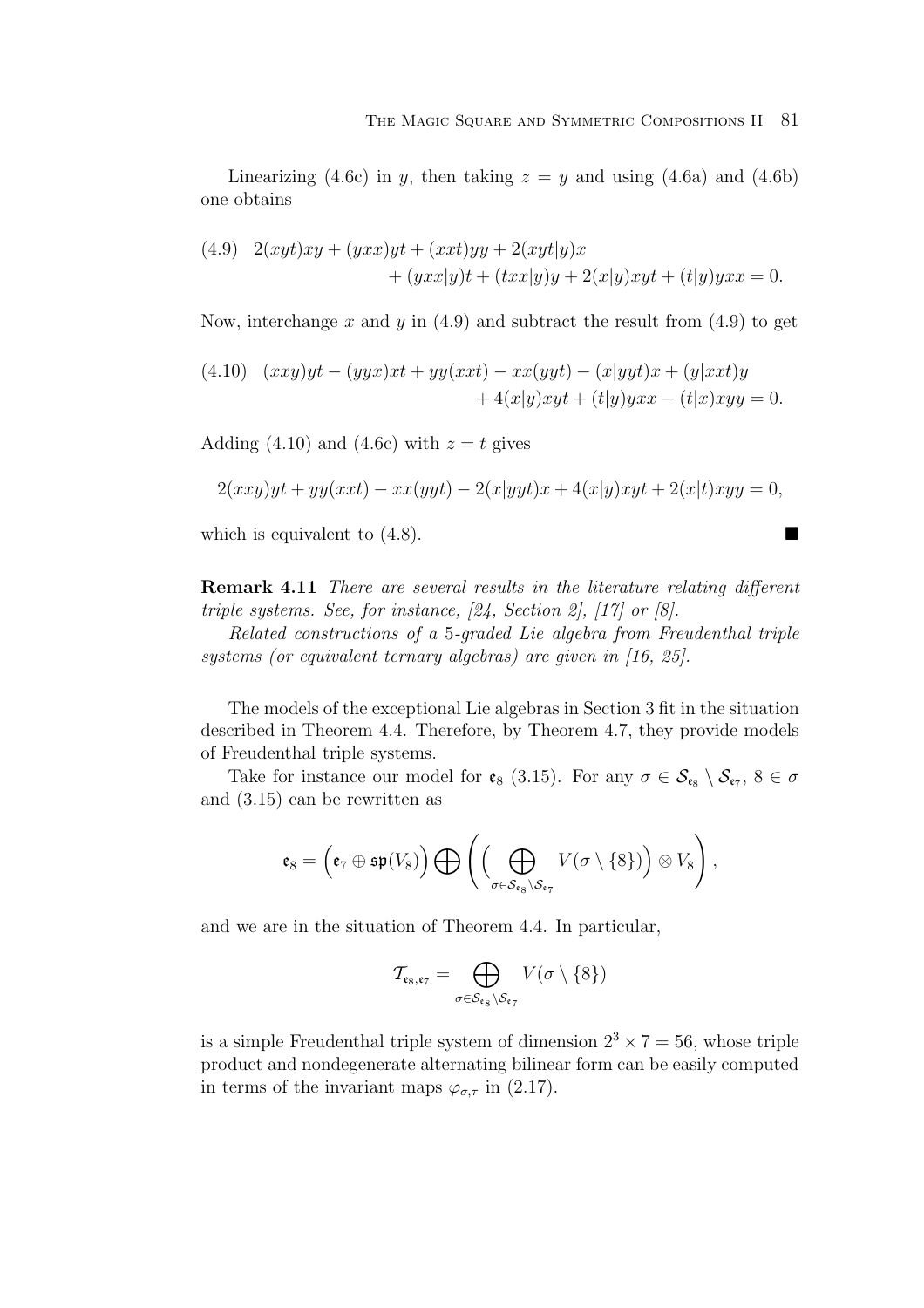## 82 A. ELDUQUE

In the same vein,

$$
\mathfrak{e}_7 = \left(\mathfrak{d}_6 \oplus \mathfrak{sp}(V_4)\right) \bigoplus \left(\left(\bigoplus_{\sigma \in \mathcal{S}_{\mathfrak{e}_7} \setminus \mathcal{S}_{\mathfrak{d}_6}} V(\sigma \setminus \{4\})\right) \otimes V_4\right),
$$

$$
\mathfrak{e}_6 = \left(\mathfrak{a}_5 \oplus \mathfrak{sp}(V_4)\right) \bigoplus \left(\left(\bigoplus_{\sigma \in \mathcal{S}_{\mathfrak{f}_4} \setminus \mathcal{S}_{\mathfrak{e}_3}} \tilde{V}(\sigma \setminus \{4\})\right) \otimes V_4\right),
$$

$$
\mathfrak{f}_4 = \left(\mathfrak{c}_3 \oplus \mathfrak{sp}(V_4)\right) \bigoplus \left(\left(\bigoplus_{\sigma \in \mathcal{S}_{\mathfrak{f}_4} \setminus \mathcal{S}_{\mathfrak{e}_3}} V(\sigma \setminus \{4\})\right) \otimes V_4\right),
$$

and we obtain simple Freudenthal triple systems defined on:

$$
\mathcal{T}_{\epsilon_7,\mathfrak{d}_6} = \bigoplus_{\sigma \in \mathcal{S}_{\epsilon_7} \backslash \mathcal{S}_{\mathfrak{d}_6}} V(\sigma \setminus \{4\}),
$$
\n
$$
\mathcal{T}_{\epsilon_6,\mathfrak{a}_5} = \bigoplus_{\sigma \in \mathcal{S}_{\mathfrak{f}_4} \backslash \mathcal{S}_{\epsilon_3}} \tilde{V}(\sigma \setminus \{4\}),
$$
\n
$$
\mathcal{T}_{\mathfrak{f}_4,\mathfrak{c}_3} = \bigoplus_{\sigma \in \mathcal{S}_{\mathfrak{f}_4} \backslash \mathcal{S}_{\epsilon_3}} V(\sigma \setminus \{4\}),
$$

of dimension  $2^3 \times 4 = 32$ ,  $2^3 + 2^2 \times 3 = 20$  and  $2^3 + 2 \times 3 = 14$ , respectively.

The classification in [29] and [8] implies that, over algebraically closed fields, these are the simple Freudenthal triple systems associated to the split simple Jordan algebras of degree 3, that is, the Freudenthal triple systems originally considered by Freudenthal.

# **References**

- [1] ALBUQUERQUE, H. AND MAJID, S.: Quasialgebra structure of the octonions. *J. Algebra* **220** (1999), no. 1, 188-224.
- [2] Allison, B. N. and Faulkner, J. R.: Nonassociative coefficient algebras for Steinberg unitary Lie algebras. *J. Algebra* **161** (1993), no. 1, 1–19.
- [3] Baez, J. C.: The octonions. *Bull. Amer. Math. Soc. (N.S.)* **39** (2002), no. 2, 145–205 (electronic).
- [4] BARTON, C. H. AND SUDBERY, A.: Magic squares of Lie algebras.  $arXiv$ : math.RA/0001083.
- [5] BARTON, C. H. AND SUDBERY, A.: Magic squares and matrix models of Lie algebras. *Adv. Math.* **180** (2003), no. 2, 596–647.
- [6] Benkart, G. and Smirnov, O.: Lie algebras graded by the root system BC1. *J. Lie Theory* **13** (2003), no. 1, 91–132.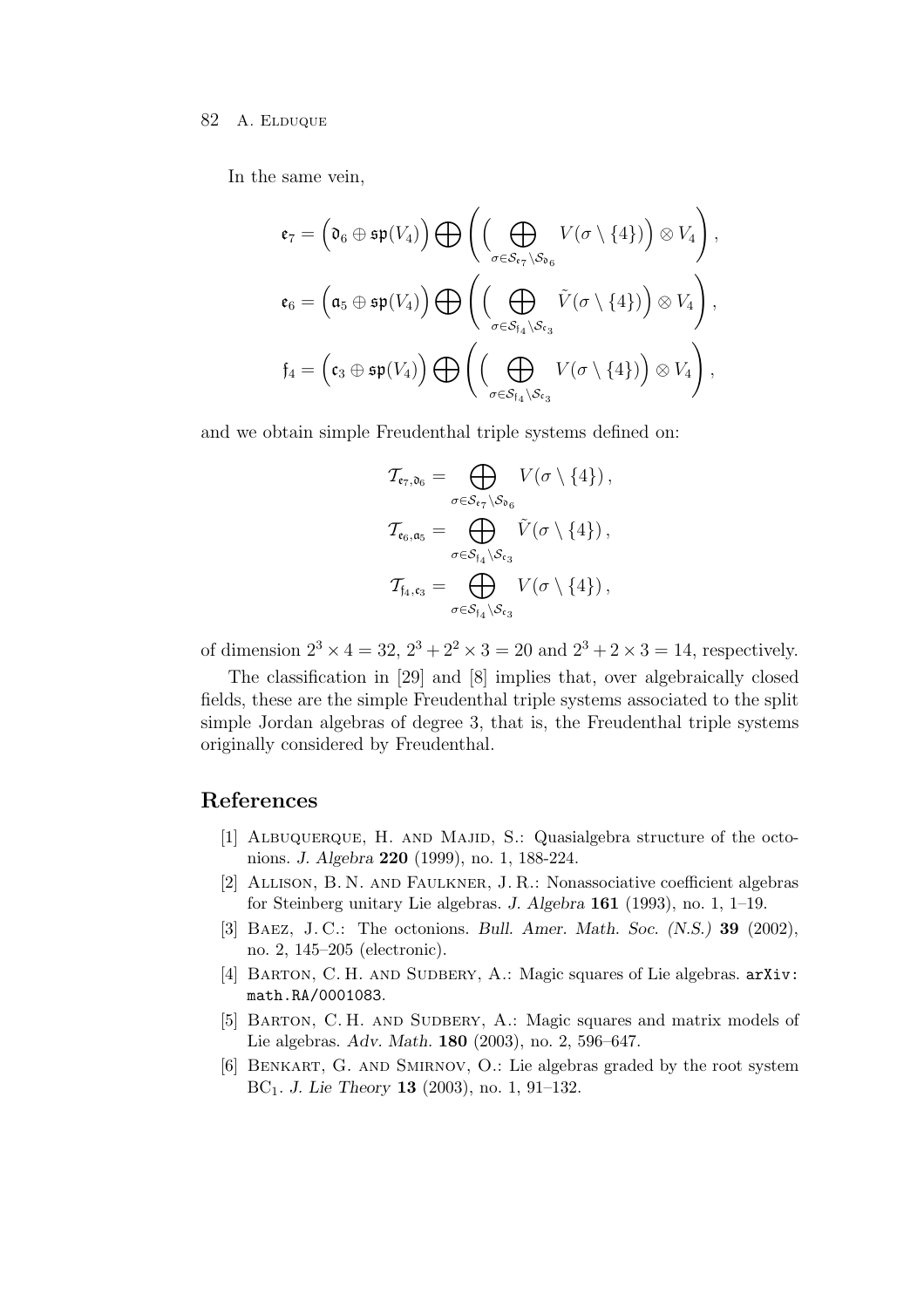- [7] Bourbaki, N.: *Lie groups and Lie algebras*. Chapters 4–6. Elements of Mathematics (Berlin), translated from the 1968 French original by Andrew Pressley, Springer-Verlag, Berlin, 2002.
- [8] Brown, G.: Freudenthal triple systems of characteristic three. *Algebras Groups Geom.* **1** (1984), no. 4, 399–441.
- [9] DIEUDONNÉ, J.: Les algèbres de Lie simples associées aux groupes simples algèbriques sur un corps de caractéristique  $p > 0$ . *Rend. Circ. Mat. Palermo (2)* **6** (1957), 198–204.
- [10] Elduque, A.: Symmetric composition algebras. *J. Algebra* **196** (1997), no. 1, 282–300.
- [11] Elduque, A.: The magic square and symmetric compositions. *Rev. Mat. Iberoamericana* **20** (2004), 475–491.
- [12] Elduque, A.: A new look at Freudenthal's Magic Square. In *Nonassociative algebra and its applications*, 149–165, Lect. Notes Pure Appl. Math. **246**, Chapman & Hall/CRC, Boca Raton, FL, 2006.
- [13] Elduque, A. and Myung, H. C.: Flexible composition algebras and Okubo algebras. *Comm. Algebra* **19** (1991), no. 4, 1197–1227.
- [14] ELDUQUE, A. AND MYUNG, H.C.: On flexible composition algebras. *Comm. Algebra* **21** (1993), no. 7, 2481–2505.
- [15] ELDUQUE, A. AND PÉREZ, J.M.: Composition algebras with associative bilinear form. *Comm. Algebra* **24** (1996), no. 3, 1091–1116.
- [16] Faulkner, J. R.: A construction of Lie algebras from a class of ternary algebras. *Trans. Amer. Math. Soc.* **155** (1971), 397–408.
- [17] Faulkner, J. R. and Ferrar, J. C.: On the structure of symplectic ternary algebras. *Nederl. Akad. Wetensch. Proc. Ser. A* **75**= *Indag. Math.* **34** (1972), 247–256.
- [18] Ferrar, J. C.: Strictly regular elements in Freudenthal triple systems. *Trans. Amer. Math. Soc.* **174** (1972), 313–331.
- [19] FREUDENTHAL, H.: Beziehungen der  $\mathfrak{E}_7$  und  $\mathfrak{E}_8$  zur Oktavenebene. II. *Nederl. Akad. Wetensch. Proc. Ser. A.* **57** = *Indag. Math.* **16** (1954), 363– 368.
- [20] FREUDENTHAL, H.: Beziehungen der  $\mathfrak{E}_7$  und  $\mathfrak{E}_8$  zur Oktavenebene. VIII. *Nederl. Akad. Wetensch. Proc. Ser. A.* **62** = *Indag. Math.* **21** (1959), 447– 465.
- [21] GRISHKOV, A. N.: The automorphisms group of the multiplicative Cartan decomposition of Lie algebra E8. *Internat. J. Algebra Comput.* **11** (2001), no. 6, 737–752.
- [22] Grishkov, A. N.: Lie algebras with triality. *J. Algebra* **266** (2003), no. 2, 698–722.
- [23] Jacobson, N.: Composition algebras and their automorphisms. *Rend. Circ. Mat. Palermo (2)* **7** (1958), 55–80.